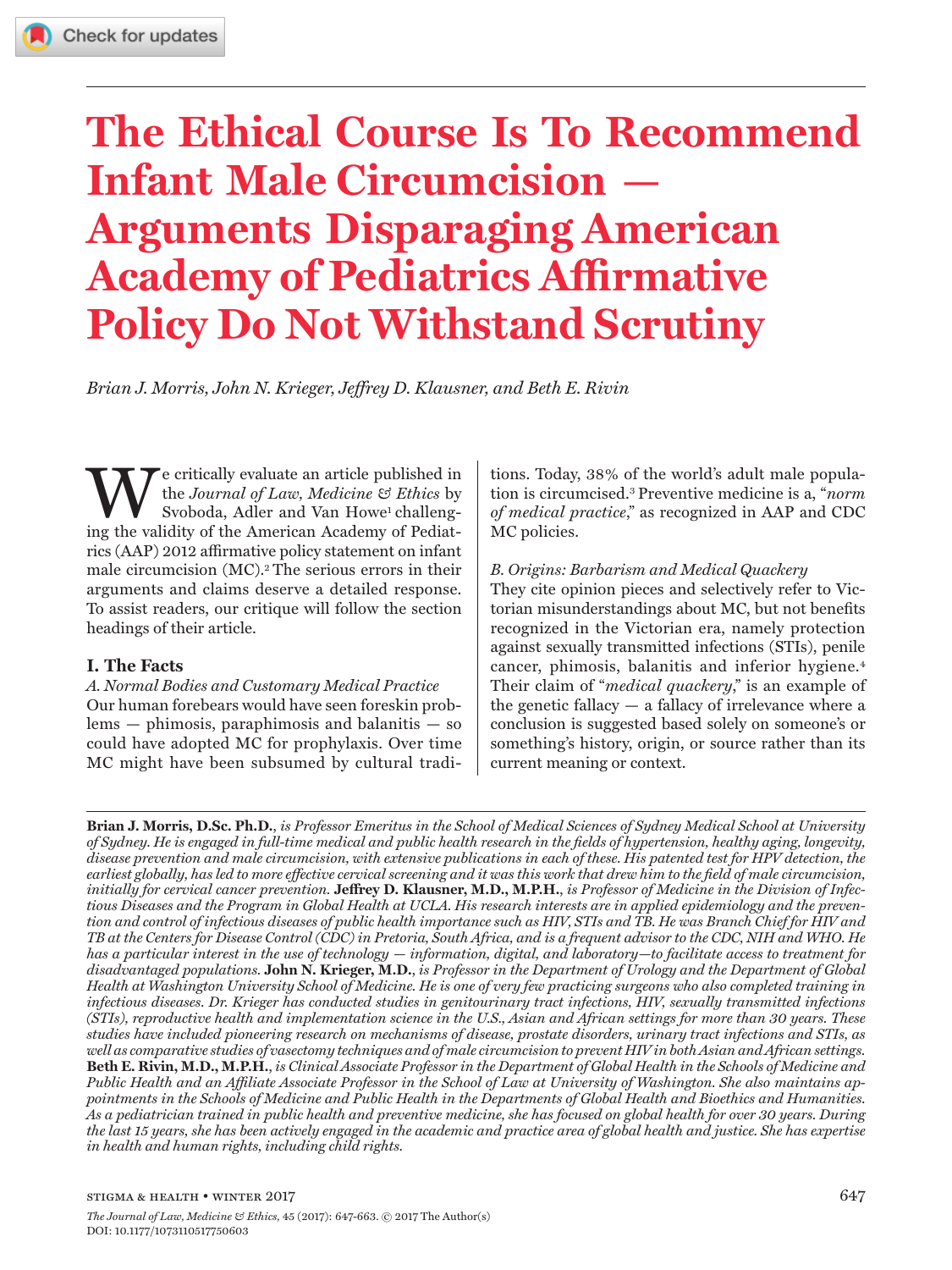## *C. The Foreskin*

A case is made, without evidence, for special properties and functions of the foreskin. The AAP and CDC statements explain that MC, especially in infancy, partly or completely protects against many STIs, urinary tract infections (UTIs), phimosis, paraphimosis, balanitis, smegma, candidiasis, penile cancer, prostate cancer, and cervical cancer.

Although the surface area of both the inner and outer layers of the foreskin averages, "*30–50 cm*2", the range in each study that has measured it was very wide: 7–100 cm<sup>2</sup> (n=965)<sup>5</sup> and 18–68 cm<sup>2</sup> (n=8).<sup>6</sup> Darwin noted, "*An organ, when rendered useless, may well be variable, for its variations cannot be checked by natural selection,*"7 consistent with the foreskin being a vestigial structure.

MC does not remove, "*the vast majority of the penis's specialized erotogenic nerve endings.*" Erotogenic nerve endings reside in the glans, not the foreskin.8 MC has no adverse effect on sexual function, sensitivity or sensation.9 Sensitivity to vibration — the only stimulus known to correlate with sexual response — is similar in uncircumcised and circumcised men.10

## *D. The "Cons"*

#### 1. trauma and pain

Since MC without anesthesia is painful, the AAP and CDC advocate pain control by local anesthesia (general anesthesia being unnecessary and presents unnecessary risk).<sup>11</sup> Although pain response to vaccination 6 months after MC without anesthesia was greater than in those circumcised with local anesthetic cream and lowest in an uncircumcised group,12 there was no long-term follow-up. By inference boys whose first post-partum encounter with pain is vaccine injection should also show a stronger pain response to subsequent MC. Contrary to Svoboda *et al*. no adverse psychological aftermath of MC has been demonstrated.13 Longitudinal studies of boys from birth to age 26 in the UK, $^{14}$  to age 13 in New Zealand<sup>15</sup> and Sweden<sup>16</sup> found no difference in developmental, medical, psychological, intellectual and behavioral indices between circumcised and uncircumcised males. Claimed long-term psychological, emotional, and sexual impediments from infant MC are anecdotal<sup>17</sup> and can be discounted. Painful experiences are common before, during and after birth.18 Cortisol, heart rate and respiration increase during and shortly after MC.19 Taddio *et al*. recommend local anesthesia for MC<sup>20</sup> and vaccination.<sup>21</sup>

After citing irrelevant references Svoboda *et al.* refer to a Danish study claiming, "*circumcision pain*," causes autism spectrum disorder (ASD).22 That study has been criticized.23 It reported ASD in 6.3% of circum-

cised boys, but another study reported ASD in 7.2% of *uncircumcised* Danish boys, leading to a suggestion of confounding in Frisch and Simonsen's study.24 Another ASD study cited by Svoboda *et al*. was actually a study of possible adverse effect of acetaminophen (paracetemol) (used for post-MC pain relief) on neural development and thus ASD.25 Importantly, Frisch and Simonsen noted ASD in boys aged 0–4, but not in boys aged 5–9 (born before 1999 when guidelines to use analgesic medication post-MC were introduced).26

In the first week post-partum, neonatal/infant pain score (NIPS, range 0–7) during MC is close to zero using local anesthesia, but later gradually increases to 2.2–4.7.27 The authors, "*assumed that a newborn who is asleep or indifferent during a potentially painful experience such as circumcision is unlikely to be experiencing pain (i.e. NIPS <2)*" and that "*all newborns cry with minimal stimulation such as nappy change, hunger, change of clothing … and this can be as high as 3 on the NIPS scale*."28 NIPS for other painful procedures such as heel prick and central venous access scored 3.0 and 3.4, respectively, in randomized trials despite analgesia.29 Infant MC should be done before the onset of mini-puberty of infancy, which starts at 4 weeks and ends at 3 months,30 since, "*During this time the foreskin gradually becomes larger, thicker and has much better blood supply which increases the risk of bleeding* [and pain] *during circumcision*."31 Clearly, the first week, using local anesthesia, seems the optimum time for infant MC. MC can be pain-free when local anesthetic cream is applied 2 hours prior.<sup>32</sup>

Telephone surveys found parents' perception of level of discomfort from infant MC was mild in 84%, moderate in 11% and severe in 5% in one,33 and, "*no pain (29%)*," "*minimal pain (15%)*," or "*acceptable pain (53%)*," with only a minority reporting pain that was, "*more than acceptable (1.5%)*," or, "*much more pain (0.9%)*," in another.34

In men, large randomized controlled trials (RCTs) found severe pain in only 0.8%,<sup>35</sup> 0.3%,<sup>36</sup> and 0.2%<sup>37</sup> of subjects.

## 2. risks

Severe complications are extremely rare for medical circumcisions performed by well-trained operators. As for any medical intervention negligence can lead to litigation and compensation, being the *raison d'etre* of Svoboda and Adler's anti- MC organization, "*Attorneys for the Rights of the Child*." A Danish study in which, "*5.1% had significant complications.*"38 involved "*ritual circumcisions,*" the complications were not particularly serious overall, and were related to inferior technique.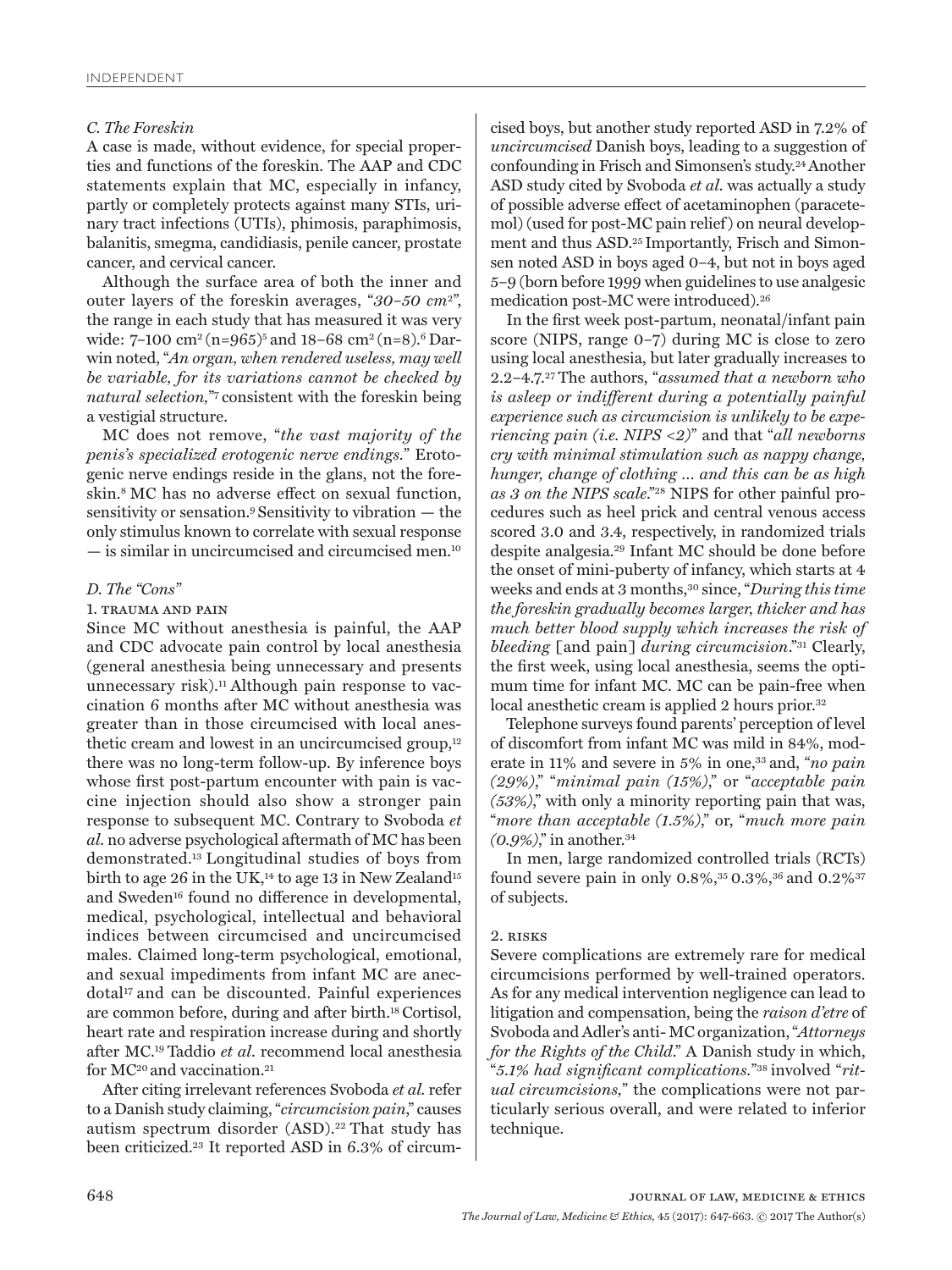Their 20% prevalence of meatal stenosis 5–10 years after newborn MC39 was for 27 boys presenting with other problems at a pediatric clinic in Iran. In all cases the meatal stenosis was asymptomatic. There was no control (uncircumcised) group. Svoboda *et al*. did not refer to a study of meatal stenosis by Van Howe<sup>40</sup> that contained serious methodological flaws.41 In circumcised boys the meatal opening is visible, but is often invisible in uncircumcised boys. Svoboda *et al*. fail to cite a high-quality CDC study of adverse events from 1.4 million circumcisions in the US in which meatal stricture (that includes meatal stenosis) was 0.01% in circumcised and uncircumcised boys 180 days postpartum.42 They also fail to cite a U.K. study that found meatal stricture in  $7/66,519$  (0.01%) boys,<sup>43</sup> or large Iranian studies that reported prevalence to be 0.55%44 and 0.9%.45

The claim by Svoboda *et al.* that, "*Complications may be greater with circumcisions done neonatally*" is contradicted by the CDC study, which found adverse events in 0.4% of newborn boys, 9% of boys aged 1–9 and 5% of those aged over 10 years.<sup>46</sup> In the U.K. study of boys circumcised at age 0–15 years (only 1.4% during infancy) adverse event frequency was 1.2%.47

Although the CDC found total adverse events were 2–4 times higher in circumcised than uncircumcised males, incidence of infections, surgical procedures, pneumothorax, penile disorders and gangrene were higher in uncircumcised males.<sup>48</sup>

To support their claims of harm they selectively cite opinion pieces, non-peerreviewed web documents, book chapters by MC opponents, a conference abstract never published in full, and small, weak studies, some of which have been criticized and rated as low quality in systematic reviews.

Svoboda *et al*. state, "*7.4% of all visits to pediatric urologists at Massachusetts General Hospital over a 5-year period were attributed to circumcision*."49 But overall prevalence of MC-related visits to this hospital was 4.7%. The figures cannot be used to conclude complications from newborn MC are common because (i) this is a referral hospital, so includes cases in which MC was performed elsewhere and (ii) reflects the fact that newborn MC is a very common pediatric procedure in U.S. males.

Svoboda *et al*. cite magazine articles, websites and other weak, as well as outdated, sources. Their claim of, "*more than 100 deaths per year in the United States alone* [from infant male MC]"<sup>50</sup> is based on the false<sup>51</sup> assumption that the well-known sex difference in infant mortality is entirely a consequence of infant MC. Deaths from medical MC are exceedingly rare.<sup>52</sup>

Contrary to the claim by Svoboda *et al*., the CDC study *did* document, "*how often circumcision results in serious injury*." It showed that the adverse event rate in *uncircumcised* newborns was 5 times higher for, "*surgical procedures*," 1.7 times higher for "*disorders,*" 2.8 times higher for "*pneumothorax*," 1.3 times higher for "*infections*" and 3-times higher for "*gangrene, death, and decay of body tissue.*"53 The higher risk of adverse events at older ages, highlighted newborn MC as a safer time for MC.

The CDC's finding of 0.4% for infant MC adverse events supports the AAP's assertion, based on older data, that adverse event rates are less than 0.5%. Accusations against the AAP that, "*its main conclusion was based not on science but rather on a feeling*" cannot be sustained. Svoboda *et al*.'s comments on complications and, "*risk/benefit structure*" are repudiated later.

# 3. HARM

To support their claims of harm they selectively cite opinion pieces, non-peer-reviewed web documents, book chapters by MC opponents, a conference abstract

never published in full, and small, weak studies, some of which have been criticized and rated as low quality in systematic reviews. As discussed below, high quality systematic reviews, large welldesigned RCTs, meta-analyses and large case studies reach diametrically opposite conclusions from those offered by Svoboda *et al*.

*a. Physical Harm.* They claim that, "*Medical associations outside the United States agree that circumcision harms all boys and men*," citing the Royal Austral-

asian College of Physicians (RACP)'s 2010 policy.54 The RACP and the other bodies they refer to do not, however, have evidence-based policies.55 Svoboda *et al*. then sidetrack to discuss a failed attempt by the AAP to ameliorate the danger posed by female genital cutting/mutilation (FGM). Yet, harms from MC are infrequent and uncommon.

*b. Sexual Harm to Men.* They appeal to "*common sense*," while ignoring the scientific evidence (discussed above) contradicting their contention that, "*circum-*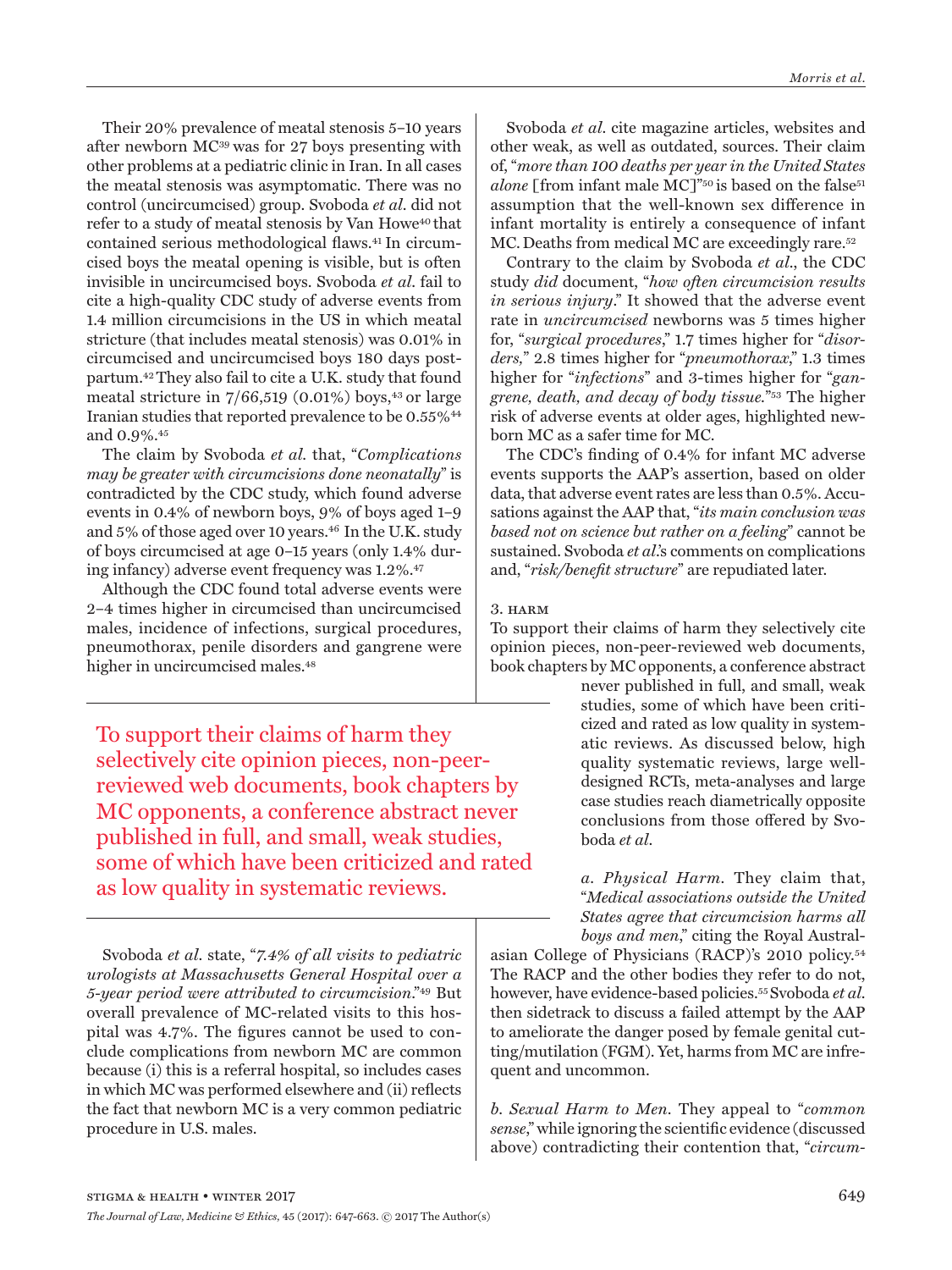*cision impair*[s] *men's sex lives.*" Danish research<sup>56</sup> undermines the claims by Frisch with mostly Danish and northern "*European physicians*" who criticized the AAP's policy.57 Their claims in a 1994 article about functions of the foreskin during sexual intercourse<sup>58</sup> are highly speculative.They cite a conference abstract from Greece, a country with a strong bias against MC, which found 35% of 123 men circumcised for medical indications reported a worse sex life after MC compared with 16% who reported an improvement.59 There was no control group. They do not reveal that 54% of those men reported their female partner's "*sexual life*" improved or did not differ after their circumcision.Flaws undermine that study.

Svoboda *et al*. quote from a 2011 study by Frisch *et*   $al$ ,<sup>60</sup> which was rated as low quality (grade C) by Danish researchers,  $61$  and as SIGN $62$  level 2– in a systematic review63 because: (i) correction for multiple statistical testing would have negated the finding, (ii) only half of those invited accepted, (iii) 85% of the circumcised men underwent MC later in life, most likely for a medical reason (which may be independently associated with sexual dysfunction and psychologically-based behavioral aversion to penetrative sex, as found in an Australian study), <sup>64</sup> (iv) in Denmark medical circumcisions, mostly for phimosis, tend to involve a dorsal slit, rather than foreskin removal, and (v) one might expect that individuals having a strong opinion would be more likely to participate, representing a potential bias.<sup>65</sup> The AAP also criticized the Danish study.<sup>66</sup>

To clarify other studies, in the Portugese telephone survey of 109 men, 3 months to 1 year after MC, the authors suggested the sexual dysfunctions seen in their small survey, were related to diabetes, older age and/or psychological factors. Phimosis was present in 89% of men in the study, 50% of whom experienced pain during intercourse *prior to* MC, falling to 6.5% *after* MC.67 The Belgian survey reporting lower sexual sensation in circumcised men<sup>68</sup> was rated as low quality (2–) in a systematic review69 because (i) it reported the percentage of uncircumcised, but *not circumcised*, men who rated sexual pleasure and orgasm intensity as "*mild*" to "*very strong*"; (ii) the statistical analyses did not correct for multiple testing, (iii) it was doubtful that statistically significant differences of 1–11% for all but one item (37%) identified in uncorrected statistical tests would be *biologically* meaningful, (iv) it seemed unlikely that a man could accurately know whether orgasm intensity was greater for stimulating, say, the lateral shaft of his penis by itself, (v) the n values for each of the 42 measurements made in each group were not stated, (vi) while some differences of 1% or 2% (favoring the uncircumcised) were highly significant, a difference of 39% showing

higher, "*unusual sensations intensity*" of the lateral penile shaft of *uncircumcised* men was not significant.70 The questionnaire used included questions on the foreskin, but unlike co-author Schober's 2009 study,71 Bronselaer *et al.* did not present foreskin data or whether the latter differed from other sites on the penis in uncircumcised men. The proportion of men who were circumcised (23%) and the proportion who were homosexual (12.1%) was much higher than prevalences in Europe generally, consistent with bias in the self-selected convenience sample surveyed.72 In Europe circumcision for non-religious reasons is usually for treatment of a medical problem, such as balanitis, lichen sclerosis or phimosis, conditions that can have long-lasting adverse effects on sexual function. MC for a medical reason could explain the findings.74

They refer to criticisms by Frisch of questionnaires used in the large RCTs that found no adverse effect of MC on sexual function, sensitivity and satisfaction. But Frisch provided little detail about his concerns. He directed an inappropriate, emotive personal attack on a critic and seemed unaware of the right of others to criticize his research. An RCT reported difficulty with penetration 6 months after MC in 1.4% of circumcised men vs. 0.6% in uncircumcised men, and pain on intercourse (dyspareunia) was 0.6% vs. 1.2%, respectively, but at 24 months there was no significant difference.75 A meta-analysis of 6 dyspareunia studies76 concluded MC made no difference (OR=1.05).77

*c. Sexual Harm to Women.* Frisch *et al*. reported, "*sexual function difficulties overall*" for 31% vs. 22% of women during sexual intercourse with a circumcised vs. uncircumcised spouse, respectively.78 This included 8 of 68 (12%) reporting frequent dyspareunia with a circumcised spouse compared with 56 of 1683 (3%) with an uncircumcised spouse and 13 (19%) vs. 246 (14%) who reported frequent "*orgasm difficulties*" with each. There was no difference in "*lubrication insufficiency*" (14% vs. 12%). Frisch nevertheless acknowledged that, "*Thorough examination of these matters in areas where* [MC] *is more common is warranted.*" Frisch also acknowledged that dyspareunia could be psychological, as is likely in Denmark where 95% of the men are uncircumcised and women are unused to a circumcised penis.79 Prevalence risk ratio should have been used to express associations rather than odds ratio (OR).80 For example, "frequent sexual function difficulties" in women with circumcised partners (31%) compared with uncircumcised partners (22%), yields a prevalence risk ratio of 1.41, but an OR of 3.26.

Other studies Svoboda *et al.* cite are small and have been shown to contain serious flaws in data interpretation.81 Claims that the foreskin confers a "*gliding*"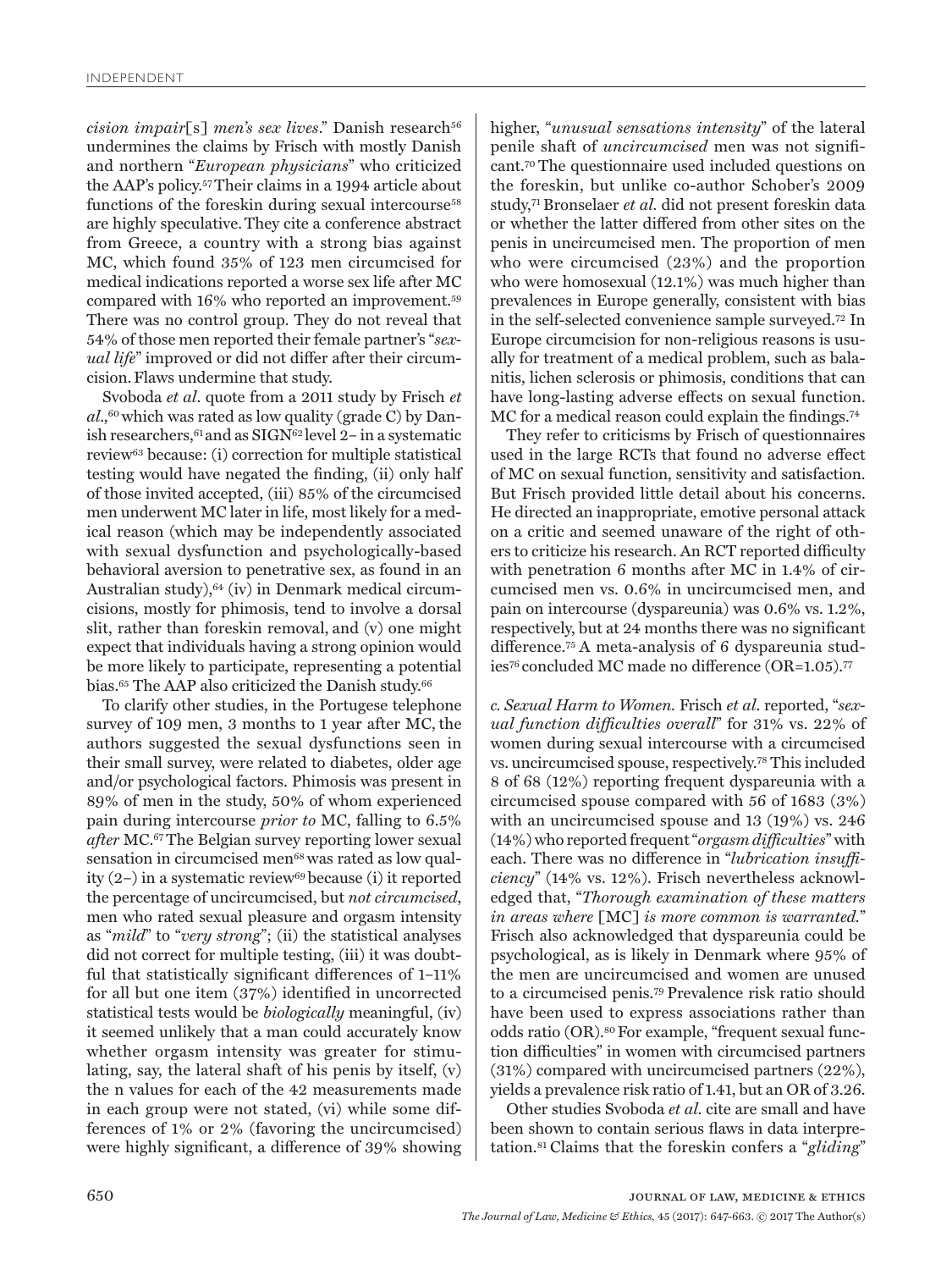action and, "*reduces friction and vaginal dryness in women*" are speculative and contradicted by RCT data that found the wives of men circumcised in the trial reported either no change (57%) or improved (40%) sexual satisfaction after their male partner's circumcision.82 One reason was improved genital hygiene. The trial authors concluded that MC has no deleterious effect on female sexual satisfaction and might have social benefits in addition to health benefits. The claims by Svoboda *et al.* are also at odds with a Mexican survey of women before and two months after their male partner's MC.<sup>83</sup> That study found no difference in sexual satisfaction, pain during vaginal penetration, desire and vaginal orgasm. Most women prefer their male partner to be circumcised.<sup>84</sup> Reasons included: esthetics, better hygiene, reduced risk of infection, easier and less traumatic vaginal (or anal) penetration during intercourse, and greater overall sexual pleasure.<sup>85</sup>

*d. Psychological Harm.* Instead of evidence, Svoboda *et al.* cite several opinion pieces claiming MC might cause psychological harm. These include an article criticizing the AAP over its infant MC policy statement, an article by MC opponent, Goldman, in a 1999 issue of *BJU International* which invited articles opposing MC, a book by Goldman, a 1999 opinion piece in an obscure journal claiming neonatal MC causes post-traumatic stress disorder, and claims in a book, a book chapter and in another article in the onesided *BJU International* issue of 1999 about, "*unhappiness at having been circumcised*."

There is a, *"disparity between the mythology and medical reality of circumcision regarding male sexuality."*86 A psychopathology term that fits the sexual obsession with the foreskin is termed "*partialism*," defined as, "*exclusive focus on part of the body*".87 It is a form of paraphilia in the sexual and gender identity disorders section of the American Psychiatric Association's DSM-5.88 Diagnosis is merited if, "*the behavior, sexual urges, or fantasies cause clinically significant distress or impairment in social, occupational, or other important areas of functioning*." A detailed professional analysis of psychiatric aspects in 8 patients seeking prepuce restoration noted several psychological disorders.89 These included narcissistic and exhibitionistic body image, depression, major defects in early mothering and ego pathology. Such men have a preoccupation with their absent foreskin and represented a subgroup within the community of men who have sex with men.<sup>90</sup>

Thus, strong scientific data show that MC has no adverse effect on sexual function, sensitivity or pleasure. Unsubstantiated claims that MC may impair

sexual function or pleasure can produce adverse psychological outcomes and physical harm in believers.

## *E. The "Pros"*

#### 1. urinary tract infections

Contradicting Svoboda *et al*., UTIs are common in infancy.91 UTIs present with severe pain and fever and can cause significant morbidity.92 Renal injury and scarring can result, especially in infancy when the kidney is still growing.93 UTIs are not, as Svoboda *et al*. claim, "*limited to the first six months of life*." By the age of 7 years, 2% of boys have definitely had a UTI and another 5% have probably had at least one.94 A recent meta-analysis found that, over the lifetime, 32.1% of uncircumcised males experience a UTI compared with 8.8% of circumcised males.95 It found relative risk of UTI in uncircumcised males was 9.91 for age 0–1 year, 6.56 for age 1–16 years and 3.41 for 16 years and over. Thus, given that risk of complications from infant MC is 1 in 250,96 risk of UTI in an uncircumcised boy vastly exceeds risk of adverse events, refuting the 1992 claim by Chessare97 and "*European experts*, 98" used by Svoboda *et al.* to support their argument.

Svoboda *et al*. misrepresent a Cochrane analysis that confined their inclusion criteria to just RCTs,99 while ignoring the more than 20 case-control, cohort and retrospective studies, some involving tens of thousands of boys. The Cochrane authors missed a published RCT that showed MC reduced UTI 7-fold in boys aged 3 months to 10 years.100 Given the overwhelming evidence of strong protection against UTI, today it would be deemed unethical to perform a RCT of MC and UTI.

Svoboda *et al*. state that UTIs, "*can be easily and effectively treated with antibiotics*." In reality, "*a baby with UTI presents with fever, often leading to blood draws, a spinal tap, and, when UTI is diagnosed, hospitalization and intravenous antibiotics*."101 There has been an alarming increase in bacterial resistance to commonly used antibiotics for treatment of UTI in children.102 Swabs taken from under the foreskin of boys aged 7 days to 11 years identified 50 bacterial isolates, most of which were multi-drug- resistant strains.103 Methicillin-resistant *Stapylococus aureus* is increasing in prevalence in children in the U.S. by 10% per year, being higher in infants aged less than 90 days (44 per 100,000) compared with older infants (11 per 100,000) and children (1–3 per 100,000).104 Patients of all ages with uncomplicated UTIs will increasingly require treatment with intravenous rather than oral antibiotics.105 Concerns have been raised about the future availability of effective antibiotics to treat UTI.106 Maternal antibiotic use during pregnancy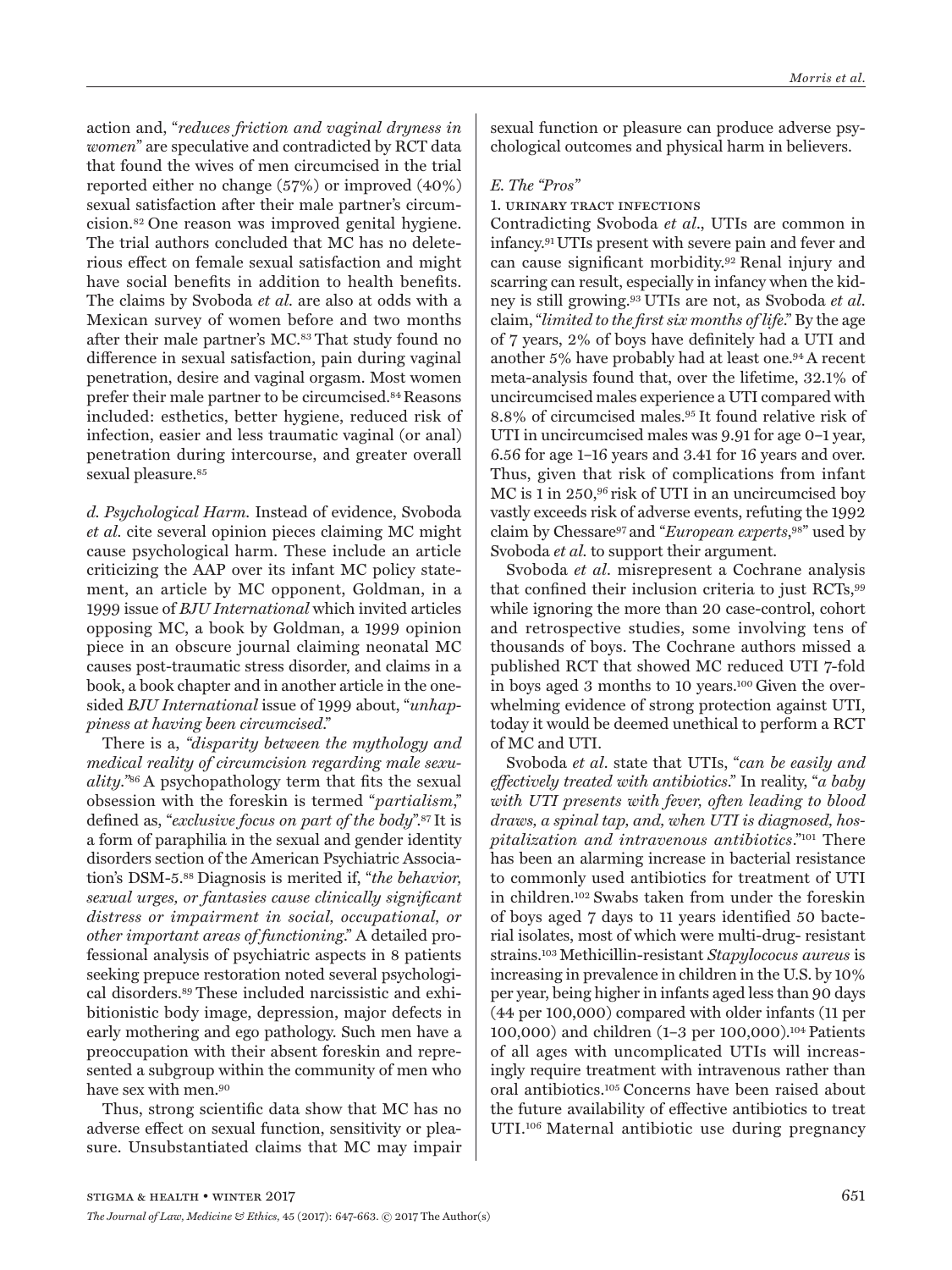increases the risk of resistant pathogens causing neonatal UTI.107

Svoboda *et al.* cite, "*evidence from Israel ... that UTIs may be caused by circumcision*." In one study UTI prevalence was 6.7/1000 after neonatal MC.<sup>108</sup> The authors stated that the higher prevalence than U.S. figures of 1–2/1000 was contributed by the 2.8 times higher UTI prevalence after MC performed by a religious authority rather than by a physician. The explanation was, "*urinary retention caused by gauze pressure*" from "*the haemostasis technique and duration of shaft wrapping*" adopted in the religious MC. The other study involved only boys (circumcised on day 8) presenting with fever,<sup>109</sup> so did not document UTI prevalence in Israeli boys overall. Neither study included a control group of uncircumcised boys. Traditional orthodox Jewish circumcision does not involve sterile technique, thus contradicting the AAP's recommendations for infant MC.

## 2. penile cancer

This devastating cancer is not "*rare*", but is uncommon. The AAP quoted a figure of 1 in 909 from a study of *lifetime* risk of penile cancer for an uncircumcised man.110 This is 13 times higher than the lifetime risk of being, "*struck by lightning*" of 1 in 12,000,<sup>111</sup> thus contradicting Svoboda *et al*. They fail to appreciate that the 1 in 322,000 figure from another (weaker) study referred to by the AAP was an upper estimate of the number of newborn MCs required to prevent one case of penile cancer *per year*. Although penile cancer is extremely rare in boys, MC performed during the neonatal period, but not later in life, confers a high degree of protection against invasive squamous cell carcinoma of the penis in older men.112 This may in part be because MC reduces risk of oncogenic types of HPV that may be acquired once a male begins sexual activity.

A meta-analysis of 14 studies up until 2007 (5 in the USA, 2 in Mexico, 2 in Australia, and one each in South Korea, Denmark, England, Kenya and a multinational study involving Brazil, Spain, Thailand and The Philippines), involving 5,880 circumcised and 4,257 uncircumcised men, found being uncircumcised was associated with increased penile HPV (OR 2.9).<sup>113</sup> Meta-analyses found the biggest risk factor for penile cancer is phimosis (OR=12.1), followed by balanitis  $(OR=3.82)$  and smegma  $(OR=3.04)$ .<sup>114</sup> Each of these conditions is common in uncircumcised, but not circumcised, men.

There is no scientific evidence that improved penile hygiene can reduce the risk of penile cancer in an uncircumcised man.115 A case-control study in California found no correlation between penile cancer and

frequency of bathing or method of cleaning the anogenital area before or after sexual intercourse.116 Etiological routes to penile cancer include sexual transmission of oncogenic HPV in younger men and causes unrelated to HPV in older men (reviewed in Micali *et al*. 117). In each case, lack of MC represents an important pre-condition and major risk factor.

Svoboda *et al*.'s use of inter-country comparisons is misleading, as the similar incidence of penile cancer in the U.S., where MC prevalence is high, and Denmark, where MC prevalence is low, is because in the U.S. penile cancer varies 30-fold among ethnic groups, being highest in those in which MC is uncommon, and whose risk factors for penile cancer may be higher than in Denmark.118 In Israel, where MC is virtually universal, penile cancer is 10-fold lower than in Denmark and Germany.119

They fail to mention prostate cancer, for which MC prior to sexual debut reduces prevalence by 15–50%.120 The significant protective effect was confirmed in a recent meta-analysis.121 In countries globally in which MC prevalence is greater than 80%, prostate cancerrelated mortality, corrected for potential confounding factors, is half that of other countries.122

## 3. cervical cancer

Svoboda *et al*. cite a chapter in a book by MC opponents to falsely claim that, of 16 studies, only one reported a statistically significant association of MC with reduction in cervical cancer. They do not cite a well-performed ecological analysis of data from 118 developing countries that revealed a cervical cancer incidence of 35 per 100,000 women per year in 51 countries with a low (<20%) MC prevalence, compared with 20 per 100,000 in 52 countries with a high  $(>80\%)$  MC prevalence (*P*<0.001).123 A large, well-designed study of mostly developed countries found that the single risk factor of lack of MC increased cervical cancer risk by 5.6-fold.124 OR for the association between MC and cervical cancer in monogamous women whose male partner was high-risk (6 or more previous sexual partners and commencement of sexual activity prior to age 17) was 0.18. If their male partner had an intermediate sexual behavior risk index OR was 0.50. Penile HPV infection was associated with a 4-fold increase in risk of cervical HPV infection, and cervical HPV infection was associated with a 77-fold increase in the risk of cervical cancer.RCT data indicated 28% lower oncogenic HPV rates in female partners of circumcised men.125 In the U.S., for 2008–2012 HPV caused 19,200 new cancers in females and 11,600 in men.126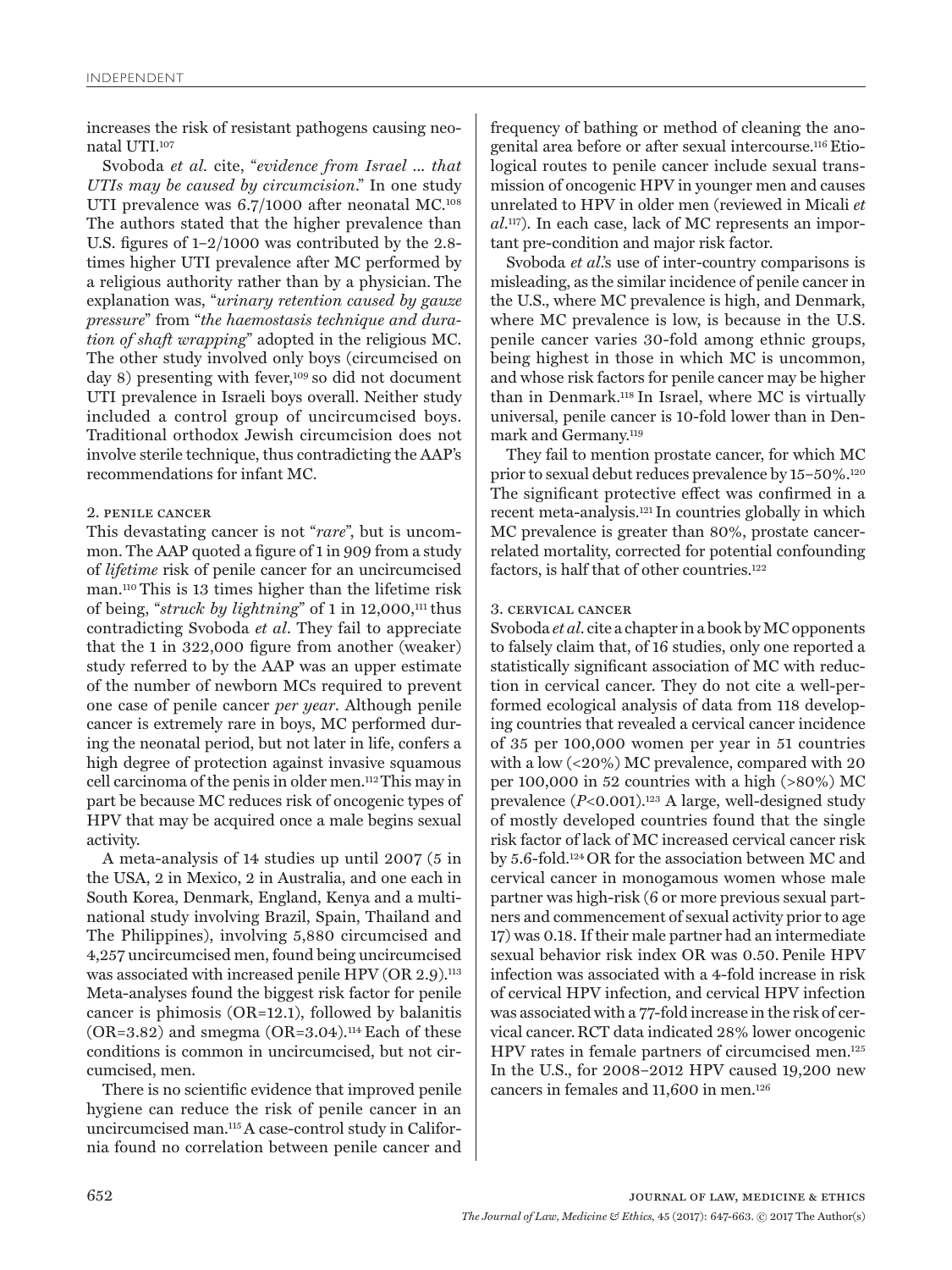In their HIV subsection Svoboda *et al.* repeat arguments by MC opponents, while ignoring the strong evidence that MC reduces risk of HIV infection from heterosexual intercourse. Fallacies in their reasoning have been explained in detail previously.127 Public health authorities accept and promote MC as one of the most effective ways to protect men against HIV acquisition during heterosexual intercourse with an infected woman in both developing countries and the U.S.128

**II. Is Non-Therapeutic Circumcision Ethical?** A physician fully informed of the benefits of infant MC and low risks when performed by an experienced med2. non-maleficence ("do no harm")

Svoboda *et al*. cite a statement by pediatric bioethicist, Douglas Diekema, but his statement was not about MC. As a member of the AAP Task Force, Diekema clearly supports infant MC. He was, moreover, an author of an article criticizing Adler's attempt to discredit the legal, ethical and scientific aspects of the CDC's MC policy.130

Svoboda *et al.* misconstrue the Hippocratic Oath, which states, "*I will prevent disease whenever I can, for prevention is preferable to cure.*"131 Disease prevention is central to affirmative infant MC policy recommendations. Given the immediate and lifelong protections and very low risk of adverse events, failure to recommend infant MC or to suggest that MC should

The AAP's Committee on Bioethics recognizes that parents, not the child, take responsibility for vaccinating their children. Similarly, the AAP's infant MC policy recognizes that benefits of MC substantially exceed risks and that MC benefits accrue from an early age. Based on these observations and an understanding that parents make decisions based on the best interests of their child, the AAP policy recommends that parents should be informed and provided with an opportunity to consent to MC.

ical professional is just as likely to discourage MC as he or she would advise against childhood vaccination.

# *A. The Cardinal Ethical Rules*

# 1. AUTONOMY

Here Svoboda *et al.* cite a web-based Tasmanian Law Reform Institute (TLRI) report, written by a graduate student with guidance from a U.K. lawyer opposed to infant MC, Paul Mason, who moved to Tasmania as Commissioner for Children. Svoboda *et al.* ignore a detailed critique of the TLRI report by a lawyer, ethicist and medical experts.129

The AAP's Committee on Bioethics recognizes that parents, not the child, take responsibility for vaccinating their children. Similarly, the AAP's infant MC policy recognizes that benefits of MC substantially exceed risks and that MC benefits accrue from an early age. Based on these observations and an understanding that parents make decisions based on the best interests of their child, the AAP policy recommends that parents should be informed and provided with an opportunity to consent to MC.

be delayed would seem unethical as it would expose the boy to substantial harms. Since MC later in life is no longer a simple surgical procedure, is higher risk, is more expensive, and presents psychological and organizational barriers, means exposing the boy to adverse medical conditions earlier in his life,132 failure to circumcise might be considered unethical.

Thus, because the benefits of infant MC greatly exceed the risks of adverse events, infant MC does not violate the principle of non-maleficence. The physician is putting the best interests of the child first by ensuring routine, accurate, unbiased education of parents while facilitating access to infant MC by a competent experienced operator for parents who request it.

# 3. beneficence ("do good")

Here Svoboda *et al*. again quote Diekema. But since Diekema (as others, especially members of the AAP Task Force) regard the benefits of infant MC to exceed harms from the procedure, the argument by Svoboda *et al.* falls flat. In the current era of preventive medicine an intervention such as MC, just as vaccination, should be applied as early as possible. MC in the newborn period using local anesthesia is safer, simpler, cheaper, quicker, more convenient and involves faster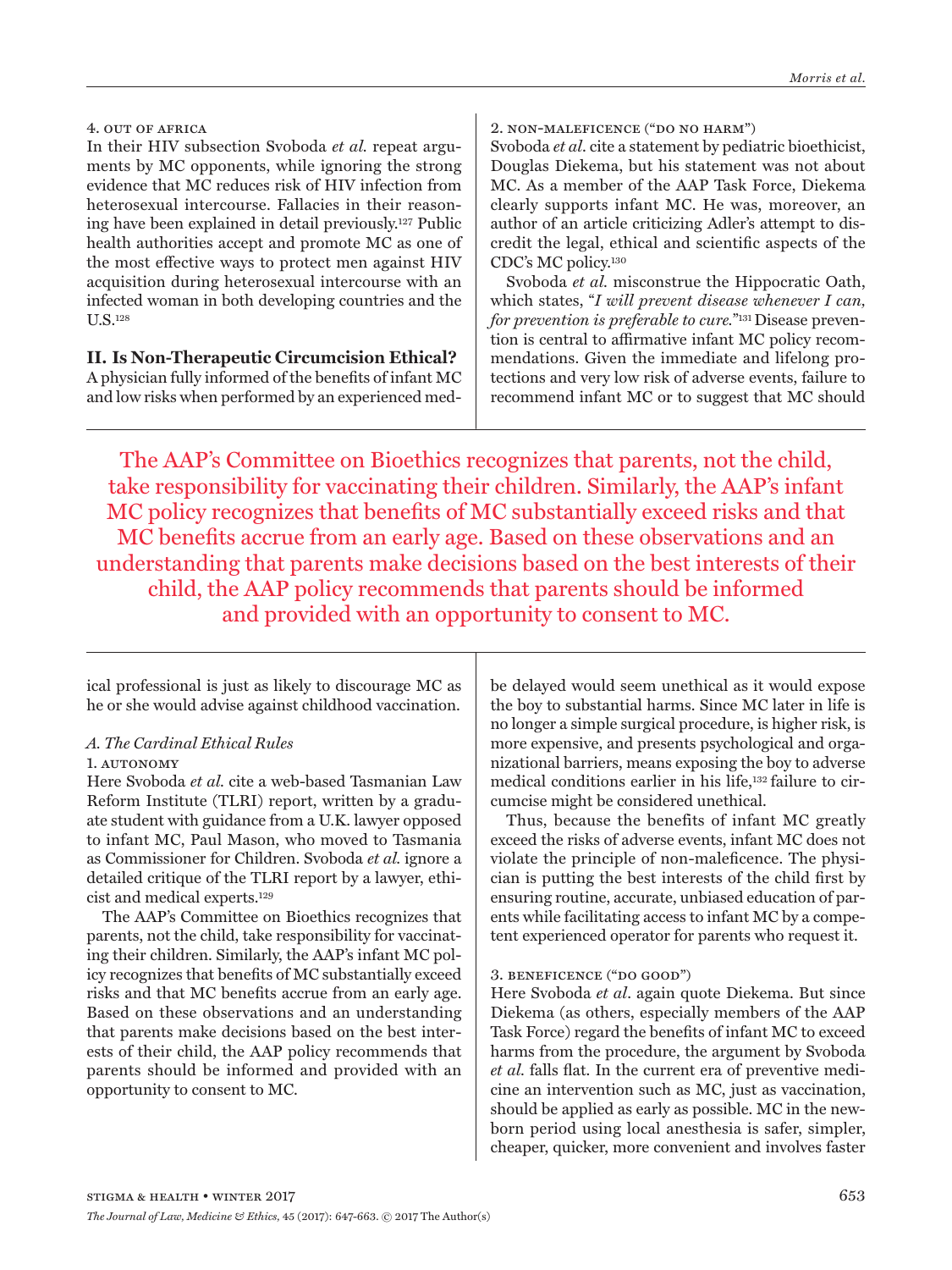healing time than MC later in childhood, in adolescence or in adulthood, and the benefits accrue immediately.133 MC has at least as great a, "*prospect of benefiting the health of each boy and man*" as vaccination. MC passes the test of beneficence.

## 4. justice

Foreskin removal in infancy confers medical, health and cosmetic benefits. A recent survey found that 29% of uncircumcised men wished they had been circumcised, compared with only 10% of circumcised men who wished they had not been.<sup>134</sup> A reason some circumcised men might be unhappy that their parents ensured they were circumcised after birth may be exposure to misleading "intactivist" propaganda on the Internet. The latter presents claims that appear in the article by Svoboda *et al.*

# *B. Specific Ethical Rules*

# 1. no unnecessary surgery

Svoboda *et al*. falsely state that the American Medical Association (AMA) prohibits MC. If this statement were true, then MC would not be seen in 91% of white, 76% of black and 44% of Hispanic men in the U.S..135

# 2. equality

Svoboda *et al*. equate MC with FGM. These arguments are scientifically, anatomically and ethically flawed. If they were valid the AMA would likely be opposed to infant MC.

## 3. A physician's duty is to the patient

Based on its review of the scientific evidence and ethical issues, the AAP policy recommends that parents be accurately informed of the benefits and risks of infant MC. They advise that this information should be provided early in a pregnancy to allow parents time to make an informed decision should they have a boy. Having done their duty to advise, the AAP recognized that some parents might not choose MC for their newborn boys, just as some parents may choose to not have their newborns vaccinated. The AAP noted that for some families, religion, culture or personal factors might play a more important role than medical advice in deciding whether or not to have a boy circumcised. That is why the AAP did not recommend mandatory infant MC, even though routine MC would be a logical evidence-based position.

# 4. Ethical Preventive Medicine

Here they cite a 2002 article by Hodges and Van Howe that ignored the prophylactic benefits of infant MC. If indeed, "*any other part of the body*" had a 1 in 2 chance of "*fall*[ing] *prey to disease*" it would be logical to have

it removed if it serves no function. Given the simplicity of infant MC and its enormous lifetime benefits, MC should be a simple decision for parents.

Svoboda *et al*. argue that the, "*risk/benefit calculation used by the AAP*" was flawed. They cite an article by Darby that has been severely criticized.136 The AAP did not perform a risk-benefit analysis, whereas the CDC's policy stated, "*In a comprehensive risk-benefit analysis of* [infant MC] *based on reviews of the literature and meta-analyses, it is estimated that over a lifetime, benefits exceed risks by a factor of 100:1*."

Parents have a legal right and ethical duty to authorize MC for their sons, given the scientific data.137 If MC were illegal, then successful lawsuits would be common, especially in the U.S. However, this is not the case. Even Svoboda has previously acknowledged that, "*Most circumcision lawsuits go nowhere.*"138 Any resentment later in life by the boy or man for having been circumcised is likely to stem from gullible acceptance of "intactivist" propaganda that permeates the Internet. Perpetrators of these fallacies exhibit unethical behavior since their objectives undermine public health and individual wellbeing.

Thus, contrary to Svoboda *et al*., neonatal MC does not violate any of the, "*four cardinal ethical rules*."

# **III. Is Non-Therapeutic Circumcision Already Unlawful?**

# *A. Recent International Recognition of the Unlawfulness of Circumcision*

In Europe, there is widespread opposition to MC. This may reflect lack of familiarity, anti-Semitism, anti-Islamic sentiment, or anti-American attitudes. Most likely this view reflects ignorance about the wideranging benefits and low risks from MC. MC of boys nevertheless remains legal in all European countries.

# 1. medical associations

Svoboda *et al*. rely on opinions posted on websites of the German pediatric society, the Dutch medical association, and articles in online news media and "*Intact News*" (mostly by anonymous authors) to support a claim their views reflect official views of South African, Swedish, Danish and Finish medical associations. The South African Medical Association has strongly denied that it opposes MC.139 In comparison to policy statements by the AAP and CDC, whose recommendations followed an exhaustive, thorough evaluation of the scientific evidence, who should one believe?

# 2. legislative and judicial bodies

The evidence does not support their statement that outside the U.S. a, "*consensus is emerging … that circumcision violates the rights of the child*." The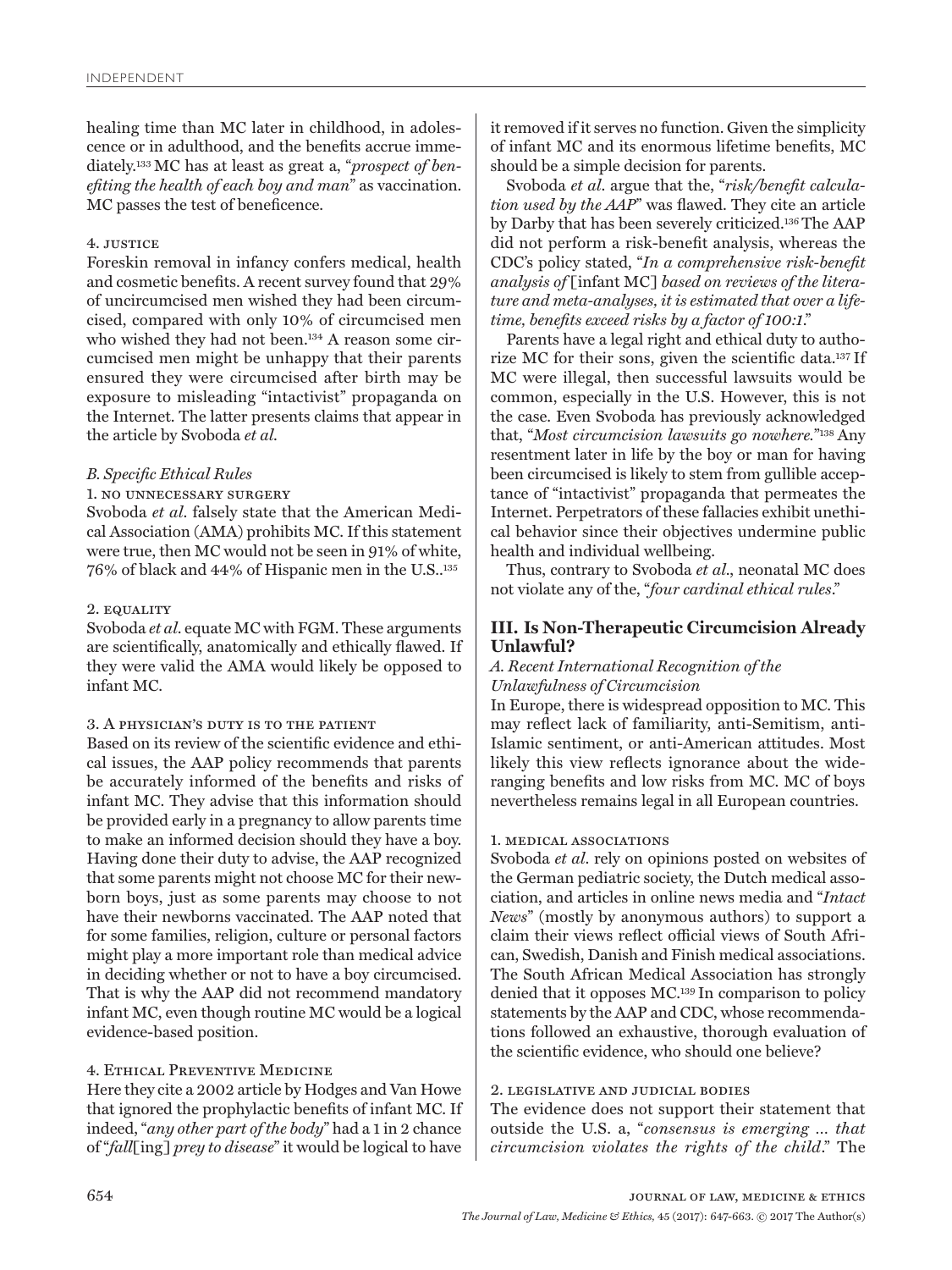Queensland Law Reform Commission (QLRC)'s Circumcision of Infant Males Research Paper of 1993 states that, "*because of the fairly widespread community acceptance of the procedure it is unlikely, at this time, that a prohibition on routine neonatal male circumcision would be universally supported. It is also unlikely at this time that a medical practitioner acting in good faith and with due care and skill would be prosecuted for assault for performing a circumcision on a male infant*."140 While the QLRC recognized the cultural and religious benefit to some children, in 1993 the medical benefits of MC were less clear. Referring to the QLRC, a lawyer of the Queensland Supreme Court stated in 2012: "*Today medical policy holds that it is a decision for parents and has benefits*."141 The lawyer went on to state, "*applying the same reasoning today would thus make prophylactic circumcision acceptable. … Circumcision in the neonatal period with informed parental consent, just as childhood vaccination, is permissible at law and there is no need for those unqualified to practice law to give contrary advice*."

Svoboda *et al*. again cite the TLRI issues paper in 2009 while ignoring the critique of that report.142 The TLRI report, "*ignored the extensive scientific evidence supporting infant circumcision*" [and also ignored] "*a very respectable legal opinion … by a High Court Judge (and former Governor General of Australia), Sir William Patrick Dean, who stated that circumcision 'for perceived hygienic — or even religious — reasons … plainly lies within the authority of parents of an incapable child to authorize surgery on the basis of medical advice.*143*"* The TLRI report has failed to gain traction or political consideration.

Next, Svoboda *et al*. refer to what they call, "*a landmark criminal case*" by a regional court in Cologne, Germany. They fail to mention prior obfuscation of the judgment in that case<sup>144</sup> was exposed.<sup>145</sup> This court lacked authority to set precedent in Germany, and that this case has been widely misconstrued in the Englishspeaking news media. The court actually held that the defendant (the circumciser) was not guilty of a criminal act because the legality or illegality of circumcision is unclear, being among the *"…questions of law … not answered unanimously within the literature, especially in cases in which the legal position is unclear as a whole*,*"* going on to say *"This is the case here. The question whether circumcision for religious reasons at the request of the parents is lawful is not answered uniformly in the case law and literature"*146 The court did not declare that infant MC might be considered a human rights violation. In response, the German Parliament passed a bill legalizing the circumcision of boys.147 The German ethics council lent its support.148

Svoboda *et al*. ignore this and merely cite an opinion piece posted on the "*Attorneys for the Rights of the Child*" website.

We agree that the United Nations (UN) would oppose tribal MC, as would the AAP and CDC. Given the wide-ranging protections, some have argued that it would be unethical for boys to not receive medical MC.149 Article 24(3) of the UN Convention on the Rights of the Child (CRC)150 refers to the elimination of traditional practices that are prejudicial to a child's health, which indirectly supports MC, since not circumcising boys is prejudicial to their health.151 The CRC Articles in support of the child's health include 3(1) and 24(1). Denial of MC would deprive the child of the highest attainable standard of health, so violating the CRC, as opposed to the opposite position. CRC Articles 14(2) and 18(1) support parental rights and responsibilities towards children, which in turn support infant MC.

Svoboda *et al*. cite several online news media reports, draft legal proposals and isolated court cases that reflect the general opposition to MC in Europe. No European country has banned MC. Nor would any country be likely to do so.

# *B. Children's Legal Rights in the United States* 1. equal protection?

Their attempt to equate infant MC with FGM contradicts 18 US Code § 116 Female genital mutilation,152 which applies only to *female* genital anatomy. Since infant MC is highly beneficial, but FGM is not, that argument is flawed.153 They mention that, "*male circumcision is also potentially fatal*," but not the extreme rarity of deaths. The same could also be said about childhood vaccination. Any medical intervention carries a degree of risk. Society accepts medical interventions when doing nothing will pose greater risks than the intervention.

# 2.personal security

They claim that every individual has an, "*inalienable right ... to bodily integrity, of which genital integrity is a subset*." The right to health is arguably more important to uphold than the right to foreskin integrity. They fail to cite a single case in which a male recovered damages for parent-approved MC and no major complications. Attempts to ban infant MC in the U.S. have failed for very good reasons.<sup>154</sup> The trend in favor of MC is evident in the AAP's infant MC policy.

# 3. autonomy

They quote legal cases that were not about MC. Authorities on ethics have presented sound reasons refuting their "*right to autonomy*" opinion.155 It has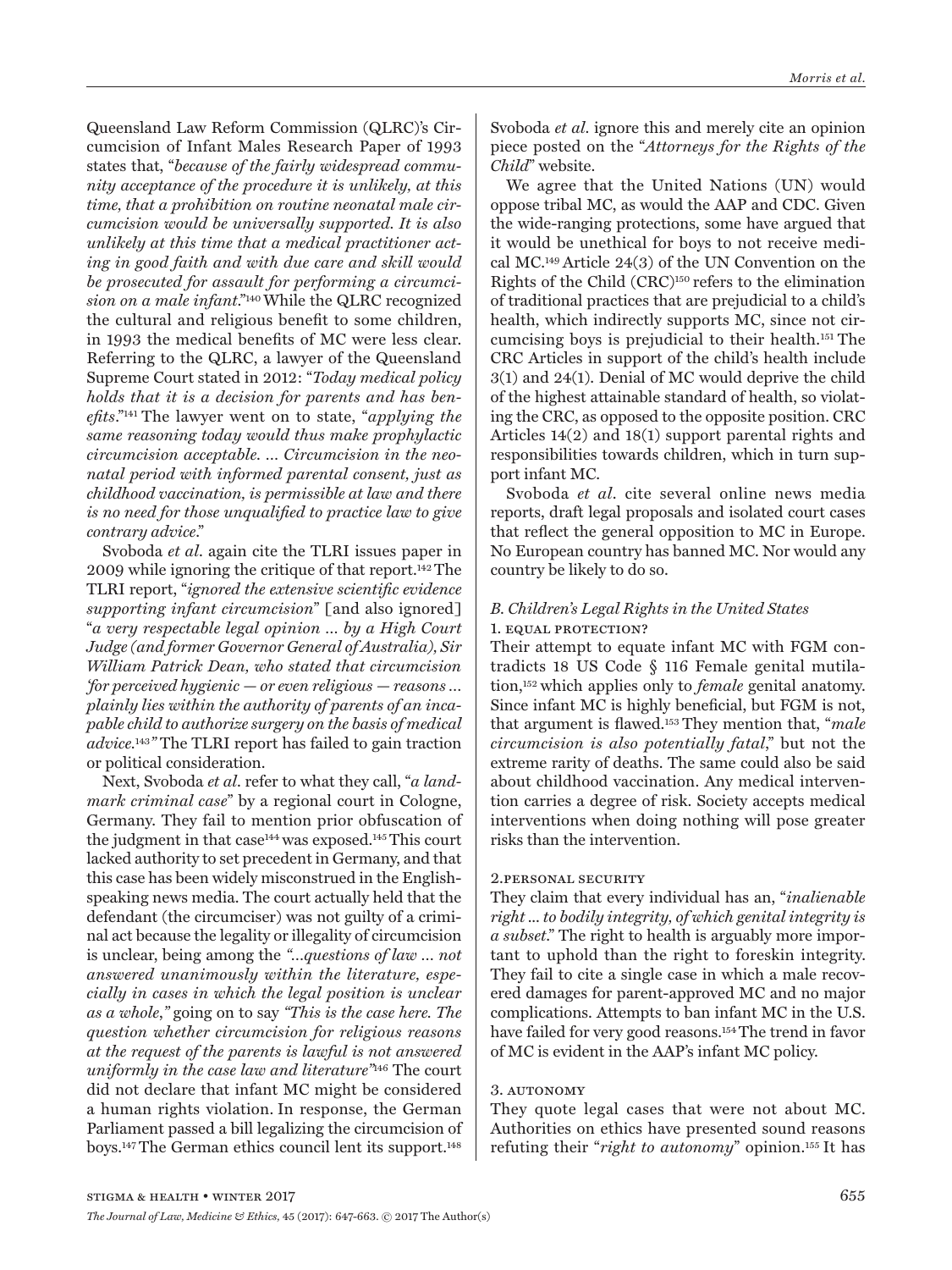been argued that being circumcised boosts autonomy more than constraining it*.* 156

## 4. freedom of religion

Here they refer to reasoning by the court in Cologne. But a court decision in Germany cannot be used to support a claim about freedom of religion in the U.S. Any interpretation of U.S. constitutional law should refer to U.S. cases. The first amendment to the U.S. Constitution states, "*Congress shall make no law respecting an establishment of religion, or prohibiting the free exercise thereof.*" No religion in the world rejects converts who are circumcised. Svoboda *et al*. misconstrue a FGM case in the U.K.157 The Judgement distinguished the cultural, health and medical benefits of MC (see clauses 62, 63, 72 and 73). They cite another U.K. case, which was more about a child custody dispute.158 The court order cited Section 2(7) of the Children Act 1989 that can require, "*the consent of more than one parent in matters affecting the child*."

## 5. children's human rights

They claim that MC of boys violates various international treaties. The most relevant is the U.N. CRC.159 But, the CRC is not governing law in the U.S. In any case, the CRC supports the, "*best interests of the child*" standard, as well as parental rights. The U.S. has not ratified the CRC. One of the main reasons is robust, civil society opposition, founded in a strong American belief, that parental rights are supreme. U.S. government agencies do not look to international human rights law for U.S. public health policy. Contrary to Svoboda *et al*., international treaties are not, "*the supreme law of the land*." Nor is the U.S., "*subject to the CRC based on customary* [international] *law*," which is complex and debated.160 Its theoretical reach contrasts with practice and is not legally enforced in the U.S. (For more see Rivin *et al*. 161)

Svoboda *et al.* then refer to the UN Universal Declaration of Human Rights (UDHR; Articles 2, 3, 12 and 29),162 the International Covenant on Civil and Political Rights (ICCPR; Articles 6, 9, 17 and 24.1),<sup>163</sup> and the International NGO Council on Violence Against Children.164 Claims that the UDHR are violated are not substantiated by evidence. Since MC is a safe procedure, especially in newborns, prevents disease and is in the best interests of the child, there is no evidence for violations of Article 2, Article 3 ("*right to life, liberty and security of person*"), Article 12 (*arbitrary interference with his privacy, family, home or correspondence, nor to attacks upon his honour and reputation*") or Article 29 ("*exercise of his rights and freedoms, everyone shall be subject only to such limitations as are determined by law*...").165

We agree that the U.S. is obligated to uphold the International Covenant on Civil and Political Rights (ICCPR), monitored by the Human Rights Committee.166 The U.S. is not in violation of the ICCPR with regards to MC. Current medical and bioethics standards and procedures for MC mean MC does not cause harm to infants and children and would not violate the ICCPR article's intent on freedoms from arbitrarily depriving life (Article 6), liberty and security of person, such as unlawful arrest and detention (Article 9), arbitrary or unlawful interference with his privacy, family, home or correspondence (Article 17) or protections as are required by status as a minor (Article 24.1). The International NGO Council on Violence Against Children167 supports the CRC. The CRC supports MC because it is in the best interests of the child. However, the report, "Violating Children's Rights: Harmful Practices Based on Tradition, Culture, Religion or Superstition" includes a section on MC and refers to many of the same arguments refuted in our paper.

A UCLA Law School article stated, "*a violationsonly approach to human rights advocacy is unduly limiting; indeed it overlooks the duty of states affirmatively to create conditions necessary for the fulfillment of rights*" and refers to MC as, "*an important tool for realizing good health.*"168 It follows that health benefits mean the state should make MC available.

## *C. Parents' Legal Obligations*

## 1. no religious right to circumcise

They again refer to the Cologne case while ignoring Federal legislation ensuring the rights of parents in Germany to have their sons circumcised. As further flimsy support for their claim they cite a 1944 case that was not about MC, but rather distribution of religious literature or articles of merchandise on the streets by minors.169 As evidence that the *Prince v. Massachusetts* case is irrelevant, infant MC continues to be one of the most common surgical procedures in the U.S.170 The 1878 Utah case they cite was about polygamy as part of religious beliefs,171 not MC.

# 2. parental "consent" to unnecessary

## circumcision is invalid

Here they cite a 1997 AAP statement on bioethics, but that document did not prohibit MC, nor any other medical procedure (such as vaccination) that provides healthy boys with preventive benefits against infection and disease. MC, "*is clearly in the child's best interests*." Just as vaccination, MC "*can be deferred*," although in the intervening period the child will be at heightened risk of UTI, penile inflammatory conditions, phimosis, paraphimosis and other problems. The physician and family do not have to, "*wait until the child's consent is*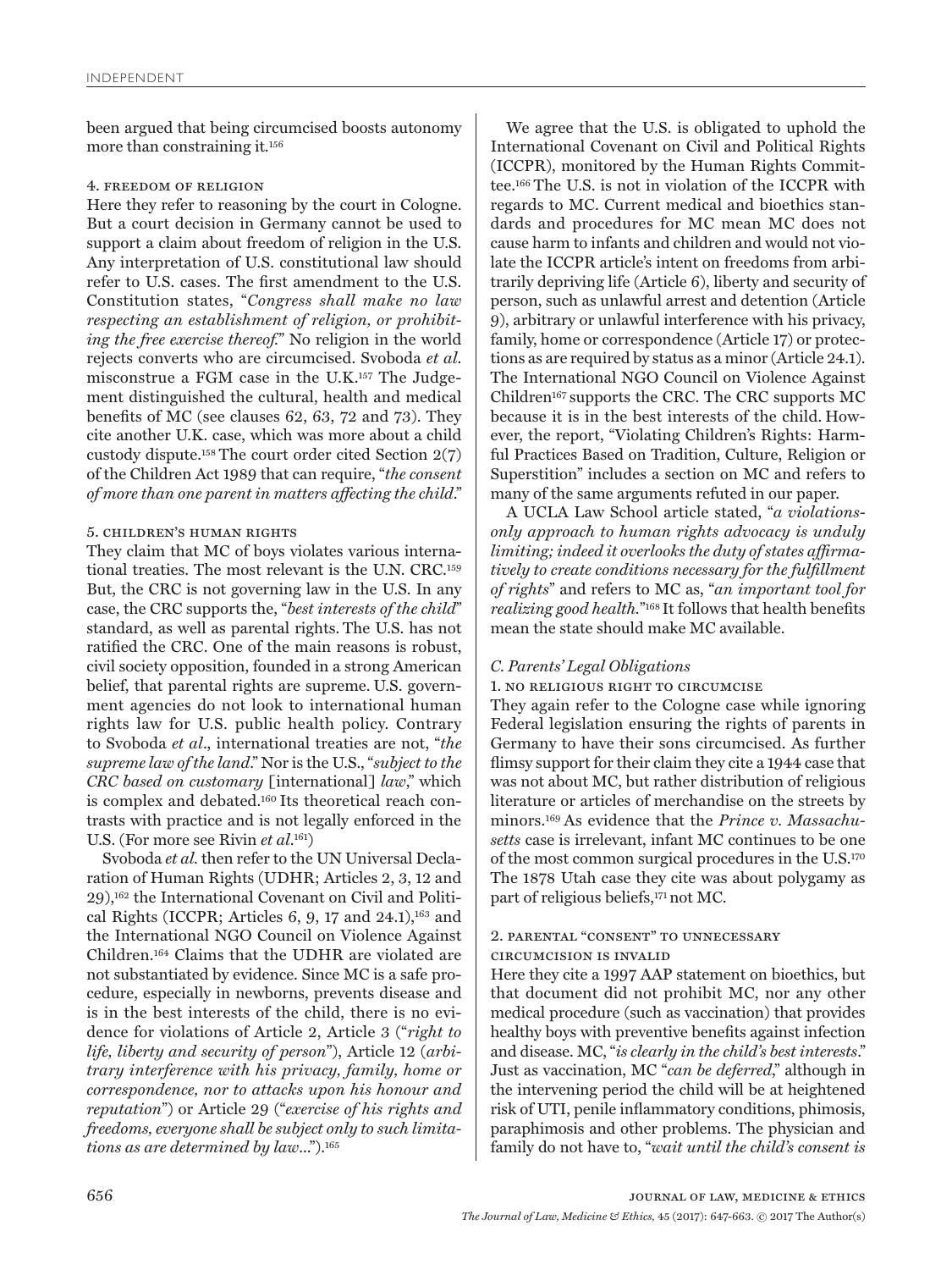*obtained*." Responsible parents will consider the best interests of the child in ensuring they are vaccinated, educated, fed, clothed, housed and otherwise cared for. A male child's best interests would include MC. Moreover, as pointed out in an extensive review on MC, "*a parent or legal guardian is bound to make countless other decisions for their growing child over the years .... many of which will likely have a more profound effect on them than the presence or absence of a foreskin*."172

*D. Physicians' and the AAP's Legal Obligations* It is patently absurd that physicians, "*risk being held liable for every non-therapeutic circumcision*."

1. physicians cannot take orders from parents While physicians have a duty to children they treat, they are legally entitled to circumcise a boy after parents have consented. The AAP policy recognizes that parental consent is required.

In an apparent attempt to intimidate, they assert that, "*the AAP is advocating breaking the law*" by recommending third party coverage for cost of parent-approved prophylactic MC. They base this on the false statement that, "*circumcision has not been proven effective in preventing any disease*." The scientific evidence cited by the AAP in its policy, and evidence that has accumulated subsequently, clearly shows the opposite to be true.

# 2. physicians cannot operate on healthy children

Healthy children are operated on even when, unlike MC, doing so has no health benefit, e.g., cosmetic orthodontia, correction of harelip, surgery for tonguetie, treatment of dwarfism by growth hormone injections, and surgery for removal of supernumerary digits.173 Svoboda *et al*. cite as support an irrelevant case of a woman who had surgery for a blocked sinus and where there was a disagreement about whether the surgery was necessary.174

# 3. liability for misleading parents

They refer to the case of an anesthesia-related death of a boy operated on for a blocked urethra and whose

earlier MC failed to heal.<sup>175</sup> The AAP policy states that parents should be advised that newborn MC carries risks, which, although usually minor, on rare occasions can be serious. Similarly, doctors are required to inform parents of the risks, some serious, associated with vaccination of their child. Informing parents is part of the consent process. Using the same logic as Svoboda *et al*., a doctor may be liable for misleading parents if he or she does not accurately inform parents of the benefits of MC and the boy goes on to develop a serious medical condition that could have been prevented by MC in infancy.

It is insulting to suggest, without evidence, that the AAP's guidelines, "*exaggerated the benefits of circumcision while understating the risks, and perhaps let monetary incentives determine its recommendation*" and function as a "*sales pitch*." Medical bodies are required to develop policies based on evidence. The failure of medical bodies in other countries to do so should more appropriately be regarded as negligent,

> given the consequences to the health of individuals and the community.

It is untrue that, "*circumcision is unlikely to benefit most boys and men*." The CDC policy stated that benefits exceed risks by "*100:1*", citing a riskbenefit analysis that found, over their lifetime, 1 in 2 uncircumcised males will experience an adverse medical condition caused by retention of their foreskin.176 Svoboda *et al*. suggest that MC, "*eliminates any sexual function involving manipulation of the foreskin*." By this, perhaps they are referring to "docking" or the use of the foreskin for other sexual activities engaged in by men who have sex with men? And their subsequent claim about, "*eliminat*[ing] *sexual pleasure obtained from the stimulation of the* 

*foreskin itself*" is contradicted by scientific research.<sup>177</sup> Since the neuroreceptors involved in sexual pleasure reside in the head of the penis, not the foreskin,<sup>178</sup> their claims about removal of erogenous tissue are false. There is no scientific evidence for psychological harm. Rather, there is evidence of various psychological disorders179 in men preoccupied with their absent foreskin.180 They fail to state that risk of adverse events from newborn MC is low.181

# 4. unlawful claims for medicaid reimbursement

In an apparent attempt to intimidate, they assert that, "*the AAP is advocating breaking the law*" by recommending third party coverage for cost of parent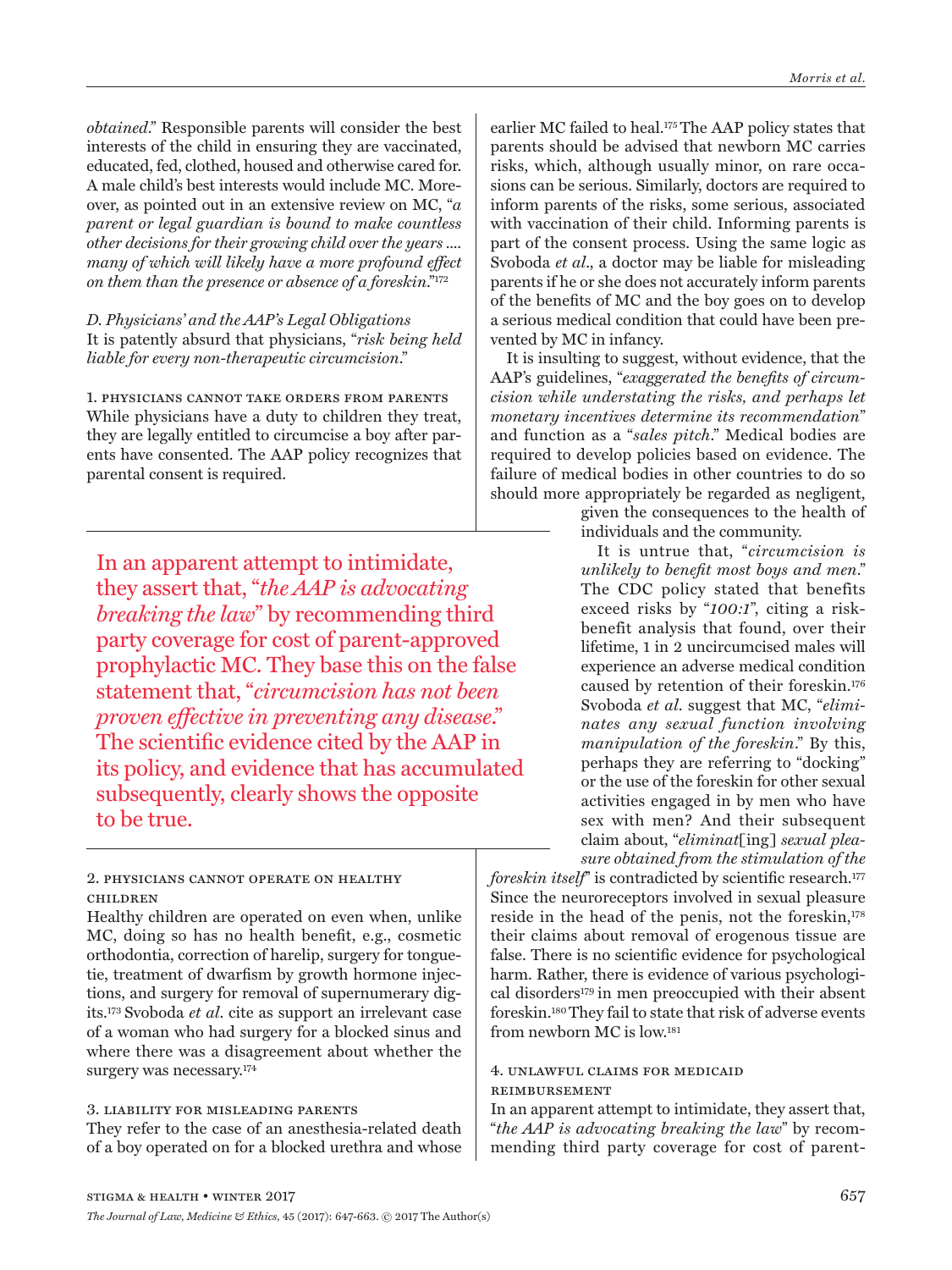approved prophylactic MC. They base this on the false statement that, "*circumcision has not been proven effective in preventing any disease*." The scientific evidence cited by the AAP in its policy, and evidence that has accumulated subsequently, clearly shows the opposite to be true. Although the neutral infant MC policies preceding the AAP's 2012 policy statement did lead 18 U.S. States to withdraw Medicaid coverage for elective MC, "*lack of Medicaid coverage for circumcision may translate into future health disparities for children born to poor families covered by Medicaid*".182 Medicaid coverage for infant MC has been considered a, "*health parity right of the poor.*"183 Florida's withdrawal of Medicaid coverage in 2003 resulted in a 6-fold increase in medical costs for publicly-funded MCs for medical need.184 So Florida restored Medicaid coverage in 2014. The other 17 states have begun to follow suit.

# **IV. Conclusion**

We have highlighted the flaws in claims by Svoboda *et al.* and have argued that parent approved MC of boys is legal, ethical and in the best interests of the health of the male child. In order to maximize benefits and minimize risks the optimal time for MC is the newborn period.185 The Hippocratic Oath contains the statement, "*I will prevent disease whenever I can, for prevention is preferable to cure.*"186 Disease prevention is central to the affirmative policy recommendations of the AAP and the CDC. These policies have now raised the bar, meaning that medical organizations elsewhere can no longer rely on opinions, but must henceforth consider the extensive high quality scientific evidence as an integral part of developing MC policies. The arguments made by MC opponents disagreeing with AAP and CDC policies have been consistently rebutted. Unless, as seems unlikely, any new opposing argument emerges it would appear the time has now come for the infant MC critics to desist.

#### Note

Dr. Morris is a member of the Circumcision Academy of Australia, a not-for-profit, government registered, medical association that provides evidence-based information on MC and a list of doctors who perform MC in Australia and New Zealand on its website.

#### References

- 1. J. S. Svoboda, P. W. Adler, and R. S. Van Howe, "Circumcision Is Unethical and Unlawful," *Journal of Law, Medicine & Ethics* 44, no. 2 (2016): 263-282.
- 2. American Academy of Pediatrics. Task Force on Circumcision, " Circumcision Policy Statement," *Pediatrics* 130, no. 3 (2012): e756- e785.
- 3. B. J. Morris, R. G. Wamai, E. B. Henebeng, A. A. R. Tobian, J. D. Klausner, J. Banerjee, et al., "Estimation of Countryspecific and Global Prevalence of Male Circumcision," *Population Health Metrics* 14, article 4 (2016): 1-13.
- 4. B. J. Morris, R. G. Wamai, J. N. Krieger, J. Banerjee, and J. D. Klausner, "Male Circumcision to Prevent Syphilis in 1855 and HIV in 1986 is Supported by the Accumulated Scientific Evidence to 2015: Response to Darby," *Global Public Health* 12, no. 10 (2017): 1315-1333.
- 5. G. Kigozi, M. Wawer, A. Ssettuba, J. Kagaayi, F. Nalugoda, S. Watya, et al., "Foreskin Surface Area and HIV Acquisition in Rakai, Uganda (size matters)," *AIDS* 23 (2009): 2209-2213.
- 6. P. M. Werker, A. S. Terng, and M. Kon, "The Prepuce Free Flap: Dissection Feasibility Study and Clinical Application of a Super-thin New Flap," *Plastic and Reconstructive Surg*ery 102, no. 4 (1998): 1075-1082.
- 7. C. Darwin. *The Origin of Species by Means of Natural Selection (*London, UK: John Murray, 1859).
- 8. G. Cox, J. N. Krieger, and B. J. Morris, "Histological Correlates of Penile Sexual Sensation: Does Circumcision Make a Difference? (Systematic review)," *Sexual Medicine* 3 (2015): 76-85.
- 9. B. J. Morris, and J. N. Krieger, "Does Male Circumcision Affect Sexual Function, Sensitivity, or Satisfaction? A Systematic Review," *Journal of Sexual Medicine* 10 (2013): 2644-2657; Y. Tian, W. Liu, J. Z. Wang, R. Wazir, X. Yue, and K. J. Wang, "Effects of Circumcision on Male Sexual Functions: A Systematic Review and Meta-Analysis," *Asian Journal of Andrology* 15, no. 5 (2013): 662-666; V. Homfray, C. Tanton, K. R. Mitchell, R. F. Miller, N. Field, W. Macdowall, et al., "Examining the Association Between Male Circumcision and Sexual Function: Evidence From a British Probability Survey," *AIDS* 29, no. 11 (2015): 1411-1416.20; D. M. Shabanzadeh, S. During, and C. Frimont-Moller, "Male Circumcision Does Not Result in Inferior Perceived Male Sexual Function — A Systematic Review," *Danish Medical Journal* 63 (2016): A5245.
- 10. See Cox et al., *supra* note 8.
- 11. B. Rappaport, R. D. Mellon, A. Simone, and J. Woodcock, "Defining Safe Use of Anesthesia in Children," *New England Journal of Medicine* 364, no. 15 (2011): 1387-1390.
- 12. A. Taddio, J. Katz, A. L. Herisch, and K. G., "Effect of Neonatal Circumcision on Pain Response During Subsequent Routine Vaccination," *Lancet* 349 (1997): 599-603.
- 13. N. M. Schlosberger, R. A. Turner, and C. E. Irwin, Jr., "Early Adolescent Knowledge and Attitudes About Circumcision: Methods and Implications for Research," *Journal of Adolescent Health* 13 (1992): 293-297.
- 14. M. Calnan, J. W. B. Douglas, and H. Goldstein, "Tonsillectomy and Circumcision: Comparison of two Cohorts," *International Journal of Epidemiology* 7 (1978): 79.
- 15. D. M. Fergusson, J. M. Boden, and L. J. Horwood, "Neonatal circumcision: Effects on Breastfeeding and Outcomes Associated with Breastfeeding," *Journal of Paediatrics and Child Health* 44 (2008): 44-49.
- 16. A. Stenram, G. Malmfors, and L. Okmian, "Circumcision for Phimosis — Indications and Results," *Acta Paediatrica Scandinavica* 75 (1986): 321-323.
- 17. N. Williams and L. Kapila, "Complications of Circumcision.," *British Journal of Surgery* 80, no. 3 4 (1993): 1231-1236; S. Moses, R. C. Bailey, and A. R. Ronald, "Male Circumcision: Assessment of Health Benefits and Risks," *Sexually Transmitted Infections* 74 (1998): 368-373.
- 18. N. McIntosh, "Pain in the Newborn, A Possible New Starting Point," *European Journal of Pediatrics* 156 (1997): 173-177.
- 19. Taddio et al., *supra* note 12; A. Taddio, B. Stevens, K. Craig, P. Rastogi, S. Bendavid, A. Shennan, et al., "Efficacy and Safety of Lidocaine-Prilocaine Cream for Pain During Circumcision," *New England Journal of Medicine* 336 (1997): 1197-1201.
- 20. A. Taddio, N. Pollock, C. Gilbert-Macleod, K. Ohlsson, and G. Koren, "Combined Analgesia and Local Anesthesia to Minimize Pain During Circumcision," *Archives of Pediatrics and Adolescent Medicine* 154 (2000): 620-623.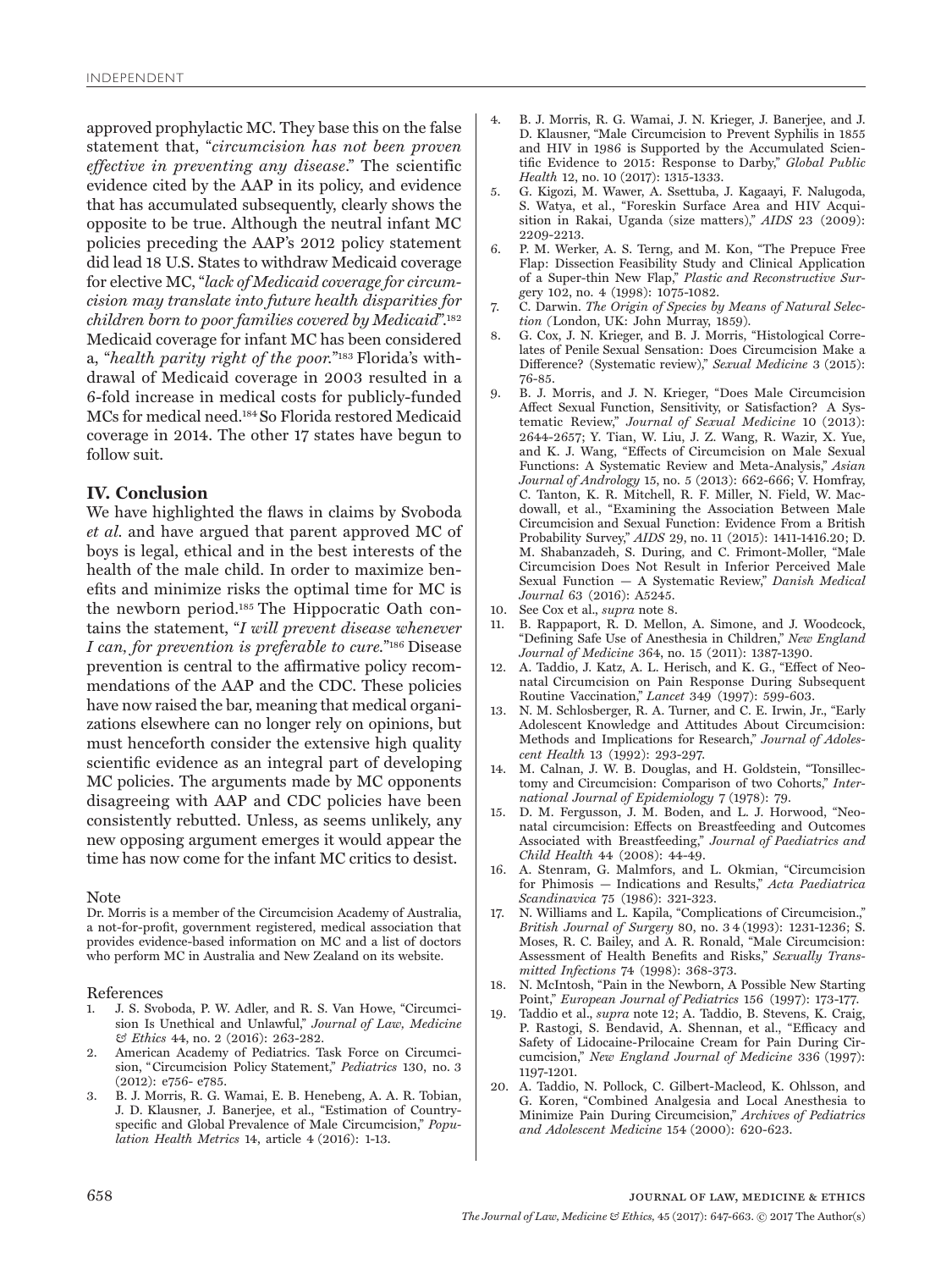- 21. A. Taddio, C. T. Chambers, S. A. Halperin, M. Ipp, D. Lockett, M. J. Rieder, et al., "Inadequate Pain Management During Routine Childhood Immunizations: The Nerve of It," *Clinical Therapeutics* 31, Suppl 2 (2009): S152-S167; A. Taddio, M. G. Gurguis, and G. Koren, "Lidocaine-prilocaine Cream Versus Tetracaine Gel for Procedural Pain in Children," *Annals of Pharmacotherapy* 36 (2002): 687-692.
- 22. M. Frisch, and J. Simonsen, "Ritual Circumcision and Risk of Autism Spectrum Disorder in 0- to 9-Year-Old Boys: National Cohort Study in Denmark," *Journal of the Royal Society of Medicine* 108, no. 7 (2015): 266-279.
- 23. B. J. Morris, and T. E. Wiswell, "'Circumcision Pain' Unlikely to Cause Autism," *Journal of the Royal Society of Medicine* 108, no. 8 (2015): 297; I. Sneppen, and J. Thorup, "Foreskin Morbidity in Uncircumcised Males," *Pediatrics* 137, no. 5 (2016): e20154340; A. Z. Bauer. PubMed Commons, Comment (2015), *available at* <http://www.ncbi.nlm.nih. gov/pubmed/25573114> (last visited November 27, 2017).
- 24. See Sneppen and Thorup, *supra* note 23.
- 25. A. Z. Bauer, and D. Kriebel, "Prenatal and Perinatal Analgesic Exposure and Autism: An Ecological Link," *Environmental Health* 12 (2013): 41.
- 26. See Bauer et al., *supra* note 25.
- 27. B. Banieghbal, "Optimal Time for Neonatal Circumcision: An Observation-Based Study," *Journal of Pediatric Urology*  5, no. 5 (2009): 359-362.
- 28. See Banieghbal et al., *supra* note 27.
- 29. C. Overgaard, and A. Knudsen, "Pain-Relieving Effect of Sucrose in Newborns During Heel Prick," *Biology of the Neonate* 75, no. 5 (1999): 279-284; P. Lago, C. Tiozzo, G. Boccuzzo, A. Allegro, and F. Zacchello, "Remifentanil for Percutaneous Intravenous Central Catheter Placement in Preterm Infant: A Randomized Controlled Trial," *Paediatric Anaesthesia* 18, no. 8 (2008): 736-744.
- 30. D. A. Damassa, and J. M. Cates, "Sex Hormone-Binding Globulin and Male Sexual Development," *Neuroscience & Biobehavioral Reviews* 19, no. 2 (1995): 165-175.
- 31. See Banieghbal, *supra* note 27.
- 32. C. T. Russell, and J. Chaseling, "Topical Anaesthesia in Neonatal Circumcision: A Study of 208 Consecutive Cases," *Australian Family Physician* 25, suppl 1 (1996): 30-34.
- 33. C. Smith, and D. P. Smith, "Office Pediatric Urologic Procedures From a Parental Perspective," *Urology* 55, no. 2 (2000): 272-276.
- 34. J. J. Freeman, A. U. Spencer, R. A. Drongowski, C. J. Vandeven, B. Apgar, and D. H. Teitelbaum, "Newborn Circumcision Outcomes: Are Parents Satisfied With the Results?" *Pediatric Surgery International* 30, no. 3 (2014): 333-338.
- 35. B. Auvert, D. Taljaard, E. Lagarde, J. Sobngwi-Tambekou, R. Sitta, and A. Puren, "Randomized, Controlled Intervention Trial of Male Circumcision for Reduction of HIV Infection Risk: The ANRS 1265 Trial," *PLoS Medicine* 2, article e298 (2005): 1112-1122.
- 36. R. H. Gray, G. Kigozi, D. Serwadda, F. Makumbi, S. Watya, F. Nalugoda, et al., "Male Circumcision for HIV Prevention in Men in Rakai, Uganda: A Randomised Trial," *Lancet* 369 (2007): 657-666.
- 37. R. C. Bailey, S. Moses, C. B. Parker, K. Agot, I. Maclean, J. N. Krieger, et al., "Male Circumcision for HIV Prevention in Young Men in Kisumu, Kenya: A Randomised Controlled Trial," *Lancet* 369 (2007): 643-656.
- 38. J. Thorup, S. C. Thorup, and I. B. Ifaoui, "Complication Rate After Circumcision in a Paediatric Surgical Setting Should Not be Neglected," *Danish Medical Journal* 60, no. 8 (2013): A4681.
- 39. M. Joudi, M. Fathi, and M. Hiradfar, "Incidence of Asymptomatic Meatal Stenosis in Children Following Neonatal Circumcision," *Journal of Pediatric Urology* 7, no. 5 (2011): 526-528.
- 40. R. S. Van Howe, "Incidence of Meatal Stenosis Following Neonatal Circumcision in a Primary Care Setting," *Clinical Pediatrics (Philadelphia)* 45 (2006): 49-55.
- 41. E. J. Schoen, "Critique of Van Howe RS. Incidence of Meatal Stenosis Following Neonatal Circumcision in a Primary Care Setting," *Clinical Pediatrics (Phila)* 45 (2006):49-54; *Clinical Paediatrics* 46 (2007): 86.
- 42. C. El Bcheraoui, X. Zhang, C. S. Cooper, C. E. Rose, P. H. Kilmarx, and R. T. Chen, "Rates of Adverse Events Associated with Male Circumcision in US Medical Settings, 2001 to 2010.," *JAMA Pediatrics* 168, no. 7 (2014): 625-634.
- 43. P. Cathcart, M. Nuttall, J. van der Meulen, M. Emberton, and S. E. Kenny, "Trends in Paediatric Circumcision and its Complications in England Between 1997 and 2003," *British Journal of Surgery* 93 (2006): 885-890.
- 44. N. Simforoosh, A. Tabibi, S. A. Khalili, M. H. Soltani, A. Afjehi, F. Aalami, et al., "Neonatal Circumcision Reduces the Incidence of Asymptomatic Urinary Tract Infection: A Large Prospective Study with Long- term Follow Up Using Plastibell," *Journal of Pediatric Urology* 8 (2012): 320-323.
- 45. R. A. Yegane, A. R. Kheirollahi, N. A. Salehi, M. Bashashati, J. A. Khoshdel, and M. Ahmadi, "Late Complications of Circumcision in Iran," *Pediatric Surgery International* 22 (2006): 442-445.
- 46. See El Bcheraoui et al., *supra* note 42.
- 47. See Cathcart et al., *supra* note 43.
- 48. See El Bcheraoui et al., *supra* note 42.
- 49. R. V. Pieretti, A. M. Goldstein, and R. Pieretti-Vanmarcke, "Late Complications of Newborn Circumcision: A Common and Avoidable Problem," *Pediatric Surgery International* 26, no. 5 (2010): 515-518.
- 50. D. Bollinger, "Lost Boys: An Estimate of U.S. Circumcision-Related Infant Deaths," *Thymos: Journal of Boyhood Studies* 4 (2010): 78-90.
- 51. B. J. Morris, R. C. Bailey, J. D. Klausner, A. Leibowitz, R. G. Wamai, J. H. Waskett, et al., "Review: A Critical Evaluation of Arguments Opposing Male Circumcision for HIV Prevention in Developed Countries," *AIDS Care* 24 (2012): 1565-1575.
- 52. See El Bcheraoui et al., *supra* note 42.
- 53. See El Bcheraoui et al., *supra* note 42.
- 54. Royal Australasian College of Physicians, Paediatrics & Child Health Division, Circumcision of infant males, 2010, *available at* <http://www.racp.edu.au/index. cfm?objectid=65118B16-F145-8B74- 236C86100E4E3E8E> (last visited November 27, 2017).
- 55. B. J. Morris, A. D. Wodak, A. Mindel, L. Schrieber, K. A. Duggan, A. Dilly, et al., "The 2010 Royal Australasian College of Physicians Policy Statement 'Circumcision of Infant Males' is Not Evidence Based," *Internal Medicine Journal* 42, no. 7 (2012): 822-828.
- 56. See Shabanzadeh et al., *supra* note 9.
- 57. M. Frisch, Y. Aigrain, V. Barauskas, R. Bjarnason, S.-A. Boddy, P. Czauderna, et al., "Cultural Bias in the AAP's 2012 Technical Report and Policy Statement on Male Circumcision," *Pediatrics* 131 (2013): 796-800.
- 58. J. P. Warren, and J. Bigelow, "The Case Against Circumcision," *British Journal of Sexual Medicine* 21, no. 5 (1994): 6-8.
- 59. I. Solinis, and A. Yiannaki, "Does Circumcision Improve Couple's Sex Life?" *5th Biennial World Congress on Men's Health & Gender, Journal of Men's Health & Gender* 4, no. 3 (2007): 361.
- 60. M. Frisch, M. Lindholm, and M. Grønbeck, "Male Circumcision and Sexual Function in Men and Women: A Survey-Based-Cross-Sectional Study in Denmark," *International Journal of Epidemiology* 40 (2011): 1367-1381.
- 61. See Shabanzadeh et al., *supra* note 9.
- 62. R. Harbour, and J. Miller, "A New System for Grading Recommendations in Evidence Based Guidelines," *BMJ* 323, no. 7308 (2001): 334-336.
- 63. See Morris et al., *supra* note 9.
- 64. L. M. Mao, D. J. Templeton, J. Crawford, J. Imrie, G. P. Prestage, A. E. Grulich, et al., "Does Circumcision Make a Difference to the Sexual Experience of Gay Men? Findings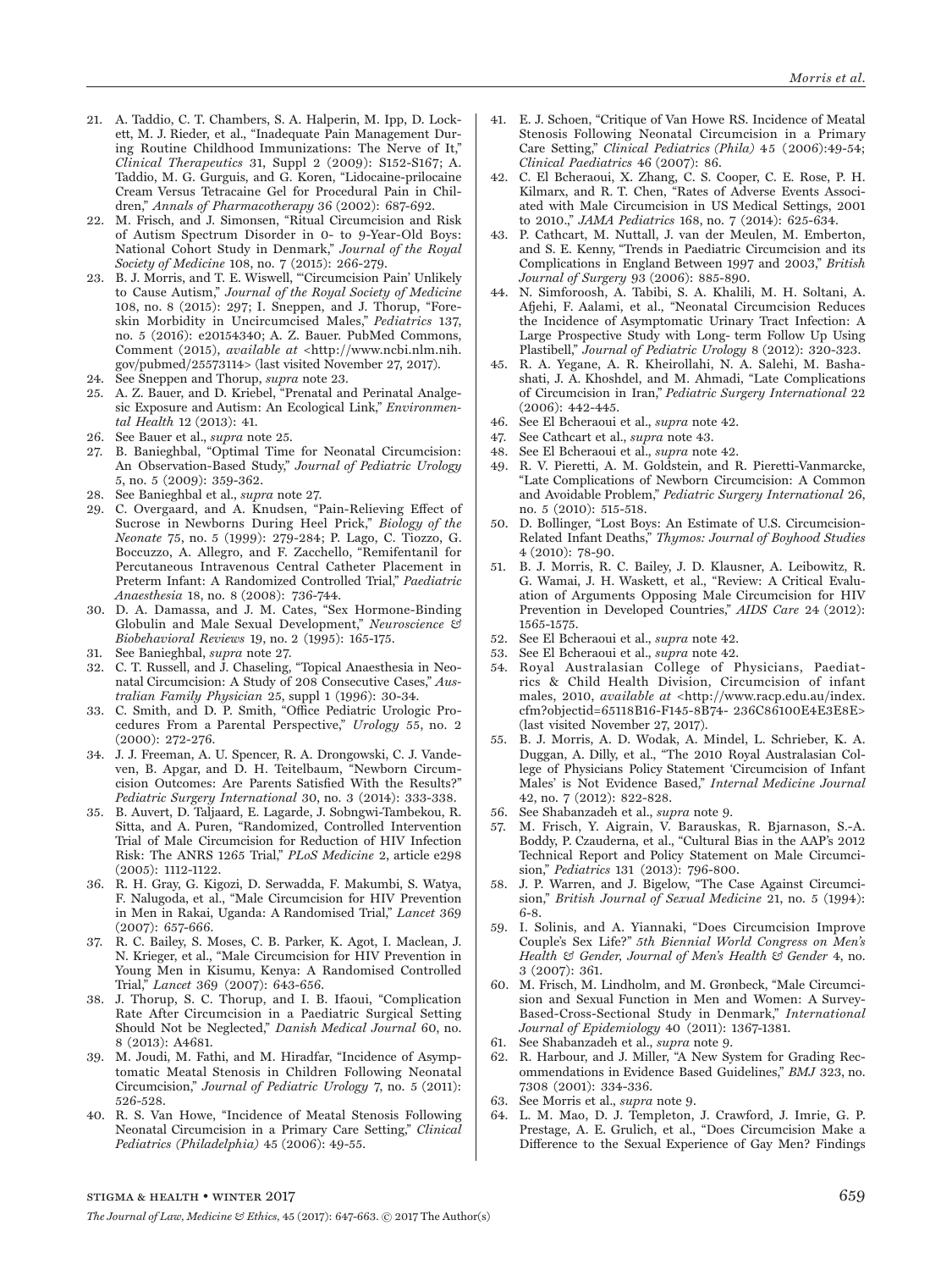from the Health in Men (HIM) Cohort," *Journal of Sexual Medicine* 5 (2008): 2557-2561.

- 65. B. J. Morris, J. H. Waskett, and R. H. Gray, "Does Sexual Function Survey in Denmark Offer Any Support for Male Circumcision Having an Adverse Effect?" *International Journal of Epidemiology* 41 (2012): 310-312.
- 66. Task Force on Circumcision. "Cultural Bias and Circumcision: The AAP Task Force on Circumcision Responds," *Pediatrics* 131 (2013): 801-804.
- 67. J. Dias, R. Freitas, R. Amorim, P. Espiridiao, L. Xambre, and L. Ferraz, "Adult Circumcision and Male Sexual Health: A Retrospective Analysis," *Andrologia* 46, no. 5 (2014): 459-464.
- 68. G. A. Bronselaer, J. M. Schober, H. F. Meyer-Bahlburg, G. T'sjoen, R. Vlietinck, and P. B. Hoebeke, "Male Circumcision Decreases Penile Sensitivity as Measured in a Large Cohort," *BJU International* 111 (2013): 820-827.
- 69. See Morris et al., *supra* note 9.
- 70. B. J. Morris, J. N. Krieger, and G. Kigozi, "Male Circumcision Decreases Penile Sensitivity as Measured in a Large Cohort. [Critique of Bronselaer et al. *BJU International* 111 (2013): 820-827]; *BJU International* 1 1 1 (2013): E269-E270.
- 71. J. M. Schober, H. F. Meyer-Bahlburg, and C. Dolezal, "Self-Ratings of Genital Anatomy, Sexual Sensitivity and Function in Men Using the 'Self-Assessment of Genital Anatomy and Sexual Function, Male' Questionnaire," *BJU International*  103 (2009): 1096-1103.
- 72. See Tian et al., *supra* note 9.
- 73. See Mao et al., *supra* note 64.
- 74. P. K. Hegarty, "Male Circumcision Decreases Penile Sensitivity as Measured in a large Cohort, (Editorial)," *BJU Int*. 111 (2013): 695-696; Y. Tian, R. Wazir, and K. Wang, "Letter re: 'Male Circumcision Decreases Penile Sensitivity as Measured in a Large Cohort'," *BJU International* 112, no. 1 (2013): E2-E3.
- 75. J. N. Krieger, S. D. Mehta, R. C. Bailey, K. Agot, J. O. Ndinya-Achola, C. Parker, et al., "Adult Male Circumcision: Effects on Sexual Function and Sexual Satisfaction in Kisumu, Kenya," *Journal of Sexual Medicine* 5 (2008): 2610-2622.
- 76. See Frisch et al., *supra* note 60; Mao et al., *supra* note 64; Krieger et al., *supra* note 75; J. Richters, A. M. Smith, R. O. de Visser, A. E. Grulich, and C. E. Rissel, "Circumcision in Australia: Prevalence and Effects on Sexual Health.," *International Journal of STDs and AIDS* 17 (2006): 547-554; G. Kigozi, S. Watya, C. B. Polis, D. Buwembo, V. Kiggundu, M. J. Wawer, et al., "The Effect of Male Circumcision on Sexual Satisfaction and Function, Results from a Randomized Trial of Male Circumcision for Human Immunodeficiency Virus Prevention, Rakai, Uganda," *BJU International* 101 (2008): 65-70; E. O. Laumann, C. M. Masi, and E. W. Zuckerman, "Circumcision in the United States. Prevalence, Prophyactic Effects, and Sexual Practice," *JAMA* 277 (1997): 1052-1057.
- 77. See Tian et al., *supra* note 9.
- 78. See Frisch et al., *supra* note 60.
- 79. See Morris et al., *supra* note 70.
- 80. A. J. Barros, and V. N. Hirakata, "Alternatives for Logistic Regression in Cross-Sectional Studies: An Empirical Comparison of Models that Directly Estimate the Prevalence Ratio," *BMC Medical Research Methodology* 3 (2003): 21; A. Savu, Q. Liu, and Y. Yasui, "Estimation of Relative Risk and Prevalence Ratio," *Statistics in Medicine* 29 (2010): 2269-2281.
- 81. See Morris et al., *supra* note 9.
- 82. G. Kigozi, I. Lukabwe, J. Kagaayi, M. J. Wawer, B. Nantume, G. Kigozi, et al., "Sexual Satisfaction of Women Partners of Circumcised Men in a Randomized Trial of Male Circumcision in Rakai, Uganda," *BJU International* 104, no. 11 (2009): 1698-1701.
- 83. J. R. Cortés-González, J. A. Arratia-Maqueo, and L. S. Gómez-Guerra, "[Does Circumcision Has an Effect on

Female's Perception of Sexual Satisfaction?] (Article in Spanish)," Revista de Investigacion Clinica 60 (2008): 227-230.

- 84. See Kigozi et al., *supra* note 82; Cortés-González et al, *supra* note 83; M. L. Williamson, and P. S. Williamson, "Women's Preferences for Penile Circumcision in Sexual Partners.," *Journal of Sex Education and Therapy* 14 (1988): 8-12; J. Badger, "Circumcision. What You Think," *Australian Forum* 2, no. 11 (1989): 10-29; J. Badger, "The Great Circumcision Report Part 2," *Australian Forum* 2, no. 12 (1989): 4-13; R. C. Bailey, R. Muga, R. Poulussen, and H. Abicht, "The Acceptability of Male Circumcision to Reduce HIV Infections in Nyanza Province, Kenya," *AIDS Care* 14, no. 1 (2002): 27-40; J. R. Cortés-González, J. A. Arratia-Maqueo, R. Martínez-Montelongo, and S. Gómez-Guerra, "[Does Circumcision Affect Male's Perception of Sexual Satisfaction?]. [Article in Spanish]," *Archivos Espanoles Urologia* 62 (2009): 733- 736; Adam & Eve, AdamAndEve.com Asks Women: Do You Prefer a Circumcised or Uncircumcised Penis? *available at* < http://www.prnewswire.com/ news-releases/adamandevecom-asks-women-do-you-prefera-circumcised-or-uncircumcised-penis-246386151.html>. *Adam & Eve*. Hillsborough, North Carolina, USA ( 2014).
- 85. See Laumann et al., *supra* note 76; Kigozi et al., *supra* note 82; Cortés-González et al, *supra* note 83; Williamson and Williamson, *supra* note 84.
- 86. S. Collins, J. Upshaw, S. Rutchik, C. Ohannessian, J. Ortenberg, and P. Albertsen, "Effects of Circumcision on Male Sexual Function: Debunking a Myth?" *Journal of Urology* 167, no. 5 (2002): 2111-2112.
- 87. M. P. Kafka, "The DSM diagnostic criteria for paraphilia not otherwise specified," *Archives of Sexual Behavior* 39, no. 2 (2010): 373-376.
- 88. American Psychiatric Association. *" Diagnostic & Statistical Manual 5th Revision (DSM-5), available at* <http://www. dsm5.org/Pages/Default.aspx> (2013) (last accessed Jul 30, 2016).
- 89. P. C. Mohl, R. Adams, D. M. Grier, and K. A. Sheley, "Prepuce Restoration Seekers: Psychiatric Aspects," *Archives of Sexual Behavior* 10 (1981): 383-393.
- 90. D. Schultheiss, M. C. Truss, C. G. Stief, and U. Jonas, "Uncircumcision: A Historical Review of Preputial Restoration.," *Plastic and Reconstructive Surgery* 101 (1998): 1990-1998.
- 91. M. A. Koyle, A. Barqawi, J. Wild, M. Passamaneck, and P. D. Furness, 3rd, "Pediatric Urinary Tract Infections: The Role of Fluoroquinolones," *Pediatric Infectious Diseases Journal* 22, no. 12 (2003): 1133-1137; T. To, M. Agha, P. T. Dick, and W. Feldman, "Cohort Study on Circumcision of Newborn Boys and Subsequent Risk of Urinary Tract Infection," *Lancet* 352 (1998): 1813-1816.
- 92. C. H. Chon, F. C. Lai, and L. M. Shortliffe, "Pediatric Urinary Tract Infections," *Pediatric Clinics of North America* 48 (2001): 1441-1459.
- 93. H. G. Rushton, and M. Majd, "Pyelonephritis in Male Infants: How Important is the Foreskin?," *Journal of Urology* 148 (1992): 733-736; T. L. Stull, and J. J. LiPuma, "Epidemiology and Natural History of Urinary Tract Infections in Children." *Medical Clinics of North America* 75 (1991): 287-297.
- 94. P. Sureshkumar, M. Jones, R. G. Cumming, and J. C. Craig, "Risk Factors for Urinary Tract Infection in Children: A Population-Based Study of 2856 Children," *Journal of Paediatrics and Child Health* 45 (2009): 87-97.
- 95. B. J. Morris, and T. E. Wiswell, "Circumcision and Lifetime Risk of Urinary Tract Infection: A Systematic Review and Meta-Analysis," *Journal of Urology* 189, no. 6 (2013): 2118-2124.
- 96. See El Bcheraoui et al., *supra* note 42.
- 97. J. B. Chessare, "Circumcision: Is the Risk of Urinary Tract Infection Really the Pivotal Issue?" *Clinical Pediatrics (Philadelphia)*. 31, no. 2 (1992): 100-104.
- 98. See Frisch et al., *supra* note 57.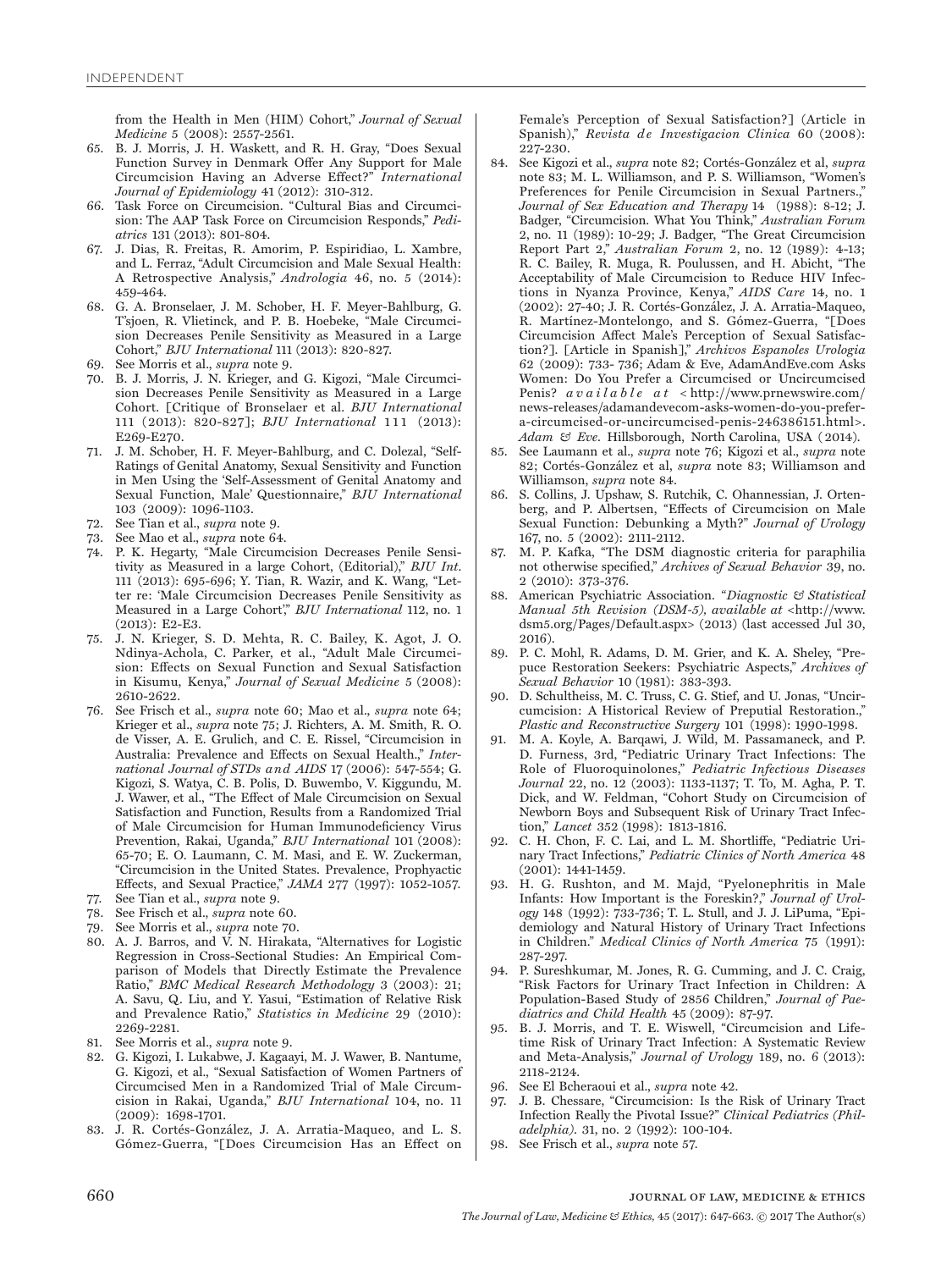- 99. V. A. Jagannath, Z. Fedorowicz, V. Sud, A. K. Verma, and S. Hajebrahimi, "Routine Neonatal Circumcision for the Prevention of Urinary Tract Infections in Infancy," *Cochrane Database Systematic Reviews* 11 (2012): CD009129.
- 100. A. Nayir, "Circumcision for the Prevention of Significant Bacteriuria in Boys," *Pediatric Nephrology* 16 (2001): 1129-1134.
- 101. B. J. Morris and A. A. Tobian, "Legal Threat to Infant Male Circumcision," *JAMA Pediatrics* 167, no. 10 (2013): 890-891.
- 102. A. Bryce, A. D. Hay, I. F. Lane, H. V. Thornton, M. Wootton, and C. Costelloe, "Global Prevalence of Antibiotic Resistance in Paediatric Urinary Tract Infections Caused by *Escherichia coli* and Association with Routine Use of Antibiotics in Primary Care: Systematic Review and Meta-Analysis," *BMJ* 352 (2016): i939.
- 103. L. J. Anyanwu, E. Kashibu, C. P. Edwin, and A. M. Mohammad, "Microbiology of Smegma in Boys in Kano, Nigeria," *The Journal of Surgical Research* 173, no. 1 (2012): 21-25.
- 104. M. Iwamoto, Y. Mu, R. Lynfield, S. N. Bulens, J. Nadle, D. Aragon, et al., "Trends in Invasive Methicillin-Resistant *Staphylococcus aureus* Infections," *Pediatrics* 132, no. 4 (2013): e817-e824.
- 105. D. F. M. Looke, T. Thomas Gottlieb, C. A. Jones, and D. L. Paterson, "Gram-Negative Resistance: Can We Combat the Coming of a New 'Red Plague'?" *Medical Journal of Australia* 198 (2013): 243-244.
- 106. A. Pallett and K. Hand, "Complicated Urinary Tract Infection: Practical Solutions for the Treatment of Multiresistant Gram-Negative Bacteria," *The Journal of Antimicrobial Chemotherapy* 65, Supplement 3 (2010): iii25-iii33.
- 107. M. Arshad, and P. C. Seed, "Urinary Tract Infections in the Infant," *Clinics in Perinatology* 42, no. 1 (2015): 17-28, vii.
- 108. D. Prais, R. Shoov-Furman, and J. Amir, "Is Ritual Circumcision a Risk Factor for Neonatal Urinary Tract Infections?" *Archives of Diseases in Childhood* 94 (2009): 191-194.
- 109. O. Toker, S. Schwartz, G. Segal, N. Godovitch, Y. Schlesinger, and D. Raveh, "A Costly Covenant: Ritual Circumcision and Urinary Tract Infection," *Israel Medical Association Journal* 12, no. 5 (2010): 262-265.
- 110. D. A. Christakis, E. Harvey, D. M. Zerr, C. Feudtner, J. A. Wright, and F. A. Connell, "A Trade-off Analysis of Routine Newborn C ircumcision," *Pediatrics* 105 (2000): 246-249.
- 111. National Weather Service, National Oceanic and Atmospheric Administration, US Department of Commerce, " How dangerous is lightening?" *available at* <http://www. lightningsafety.noaa.gov/odds.shtml> (last visited November 27, 2017).
- 112. R. S. Malek, J. R. Goellner, T. F. Smith, M. J. Espy, and M. R. Cupp, "Human Papillomavirus Infection and Intraepithelial, *In Situ*, and Invasive Carcinoma of Penis," *Urology* 42, no. 2 (1993): 159-170; E. J. Schoen, "The Relationship Between Circumcision and Cancer of the Penis," *CA: A Cancer Journal for Clinicians* 41 (1991): 306-309; E. J. Schoen, "Neonatal Circumcision and Penile Cancer. Evidence That Circumcision is Protective is Overwhelming," *BMJ* 46 (1996): 313; E. J. Schoen, M. Oehrli, C. J. Colby, and G. Machin, "The Highly Protective Effect of Newborn Circumcision Against Invasive Penile Cancer," *Pediatrics* 105, article e36 (2000): 1-4; N. L. Larke, S. L. Thomas, I. Dos Santos Silva, and H. A. Weiss, "Male Circumcision and Penile Cancer: A Systematic Review and Meta-Analysis," *Cancer Causes Control* 22 (2011): 1097-1110; J. R. Daling, M. M. Madeleine, L. G. Johnson, S. M. Schwartz, K. A. Shera, L. A. Wurscher, et al., "Penile Cancer: Importance of Circumcision, Human Papillomavirus and Smoking in *In Situ* and Invasive Disease," *International Journal of Cancer* 116 (2005): 606-616.
- 113. F. X. Bosch, G. Albero, and X. Castellsagué, "Male Circumcision, Human Papillomavirus and Cervical Cancer: From Evidence to Intervention," *Journal of Family Planning and Reproductive Health Care* 35 (2009): 5-7.
- 114. B. J. Morris, R. H. Gray, X. Castellsague, F. X. Bosch, D. T. Halperin, J. H. Waskett, et al., "The Strong Protection

Afforded by Circumcision Against Cancer of the Penis," *Advances in Urology* Article ID 812368 (2011): 1-21.

- 115. See Moses et al., *supra* note 17.
- 116. H. F. Tsen, H. Morgenstern, T. Mack, and R. K. Peters, "Risk Factors for Penile Cancer: Results of a Population-Based Case-Control Study in Los Angeles County (United States)," *Cancer Causes & Control* 12 (2001): 267- 277.
- 117. G. Micali, M. R. Nasca, D. Innocenzi, and R. A. Schwartz, "Penile Cancer," *Journal of the American Academy of Dermatology* 54 (2006): 369-391.
- 118. M. Kochen, and S. McCurdy, "Circumcision and Risk of Cancer of the Penis. A Life-Table Analysis," *American Journal of Diseases of Childhood* 134 (1980): 484-486.
- 119. See Schoen et al. (2000), *supra* note 112.
- 120. B. J. Morris, A. Mindel, A. A. R. Tobian, C. A. Hankins, R. H. Gray, R. C. Bailey, et al., "Should Male Circumcision be Advocated for Genital Cancer Prevention?" *Asian Pacific Journal of Cancer Prevention* 13 (2012): 4839-4842; B. J. Morris, and J. H. Waskett, "Circumcision Reduces Prostate Cancer Risk," *Asian Journal of Androl*ogy 14 (2012): 661- 662; J. L. Wright, D. W. Lin, and J. L. Stanford, "Circumcision and the Risk of Prostate Cancer," *Cancer* 118 (2012): 4437-4443; A. R. Spence, M. C. Rousseau, P. I. Karakiewicz, and M. E. Parent, "Circumcision and Prostate Cancer: A Population-Based Case-Control Study in Montreal, Canada," *BJU International* 114, no. 6b (2014): E90-98.
- 121. N. Pabalan, E. Singian, H. Jarjanazi, and A. Paganini-Hill, "Association of Male Circumcision with Risk of Prostate Cancer: A Meta-Analysis," *Prostate Cancer and Prostatic Diseases* 18, no. 4 (2015): 352-357.
- 122. M. S. Wachtel, S. Yang, and B. J. Morris, "Countries with High Circumcision Prevalence Have Lower Prostate Cancer Mortality," *Asian Journal of Andrology* 18 (2016): 39-42.
- 123. P. K. Drain, D. T. Halperin, J. P. Hughes, J. D. Klausner, and R. C. Bailey, "Male Circumcision, Religion, and Infectious Diseases: An Ecologic Analysis of 118 Developing Countries," *BMC Infectious Diseases* 6 (2006): article 172: 171-110.
- 124. X. Castellsague, F. X. Bosch, N. Munoz, C. J. Meijer, K. V. Shah, S. de Sanjose, et al., "Male Circumcision, Penile Human Papillomavirus Infection, and Cervical Cancer in Female Partners," *New England Journal of Medicine* 346, no. 15 (2002): 1105-1112.
- 125. M. J. Wawer, A. A. R. Tobian, G. Kigozi, X. Kong, P. E. Gravitt, D. Serwadda, et al., "Effect of Circumcision of HIV-Negative Men on Transmission of Human Papillomavirus to HIV-Negative Women: A Randomised Trial in Rakai, Uganda," *Lancet* 377 (2011): 209-218.
- 126. L. J. Viens, S. J. Henley, M. Watson, L. E. Markowitz, C. C. Thomas, T. D. Thompson, et al., "Human Papillomavirus-Associated Cancers — United States, 2008-2012," *MMWR Morbidity Mortality Weekly Report* 65, no. 26 (2016): 661-666.
- 127. Morris et al., *supra* note 4; Morris et al., *supra* note 51; S. Moses, N. J. D. Nagelkerke, and J. F. Blanchard, "Commentary: Analysis of the Scientific Literature on Male Circumcision and Risk for HIV infection," *International Journal of STDs & AIDS* 10 (1999): 626-628; N. O'Farrell, and M. Egger, "Circumcision in Men and the Prevention of HIV Infection: a 'Meta-Analysis' Revisited," *International Journal of STDs & AIDS* 11 (2000): 137-142; B. J. Morris, "Boyle and Hill's Circumcision 'Phallusies,'" *BJU International* 110 (2012): E153-E154; B. J. Morris, "Scientific Evidence Dispels False Claims About Circumcision," *Canadian Urological Association Journal* 8, no. 11-12 (2014): 396-397; B. J. Morris, "Commentary on Article by Earp Entitled: Do the Benefits of Male Circumcision Outweigh the Risks? A Critique of the Proposed CDC Guidelines," *Frontiers in Pediatrics* 3 (2015): 88; B. J. Morris, G. Barboza, R. G. Wamai, and J. N. Krieger, "Circumcision is a Primary Preventive Against HIV Infection: Critique of a Contrary Meta- Regression Analysis by Van Howe," *Global Public Health* (2016): 1-11 (Epub ahead of print Apr 4); B. J. Morris, C. A. Hankins, A. A.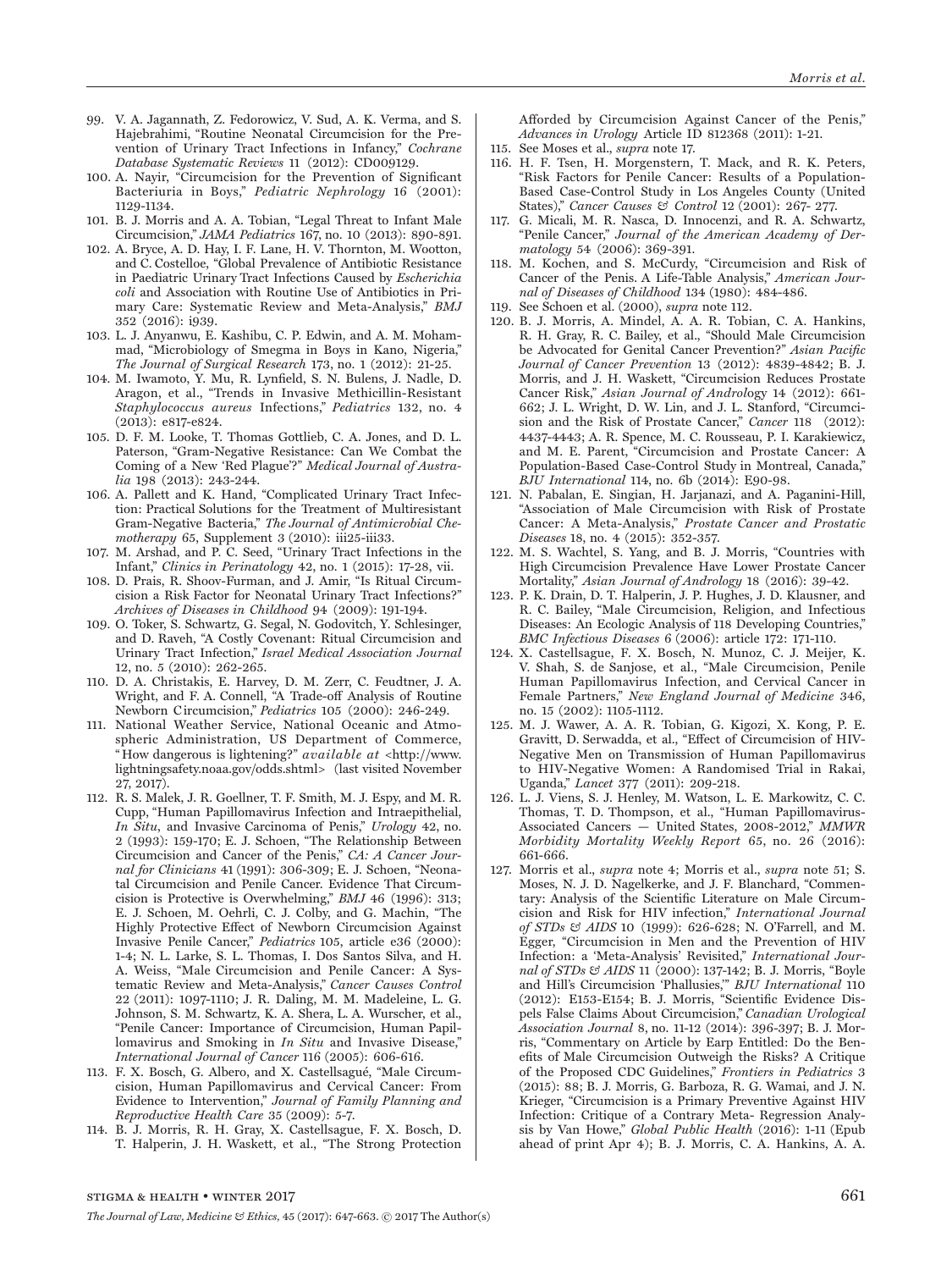Tobian, J. N. Krieger, and J. D. Klausner, "Does Male Circumcision Protect Against Sexually Transmitted Infections? Arguments and Meta-Analyses to the Contrary Fail to Withstand Scrutiny," *ISRN Urology* 2014 (2014): article 684706, 684701-684723; B. J. Morris, A. A. R. Tobian, C. A. Hankins, J. D. Klausner, J. Banerjee, S. A. Bailis, et al., "Veracity and Rhetoric in Pediatric Medicine: A Critique of Svoboda and Van Howe's Response to the AAP Policy on Infant Male Circumcision," *Journal of Medical Ethics* 40 (2013): 463-470; B. J. Morris and J. N. Krieger, "The Literature Supports Policies Promoting Neonatal Male Circumcision in North America," *Journal of Sexual Medicine* 12, no. 5 (2015): 1305; B. J. Morris, J. H. Waskett, R. H. Gray, D. T. Halperin, R. Wamai, B. Auvert, et al., "Exposé of Misleading Claims that Male Circumcision will Increase HIV Infections in Africa," *Journal of Public Health in Africa*. 2 e281 (2011): 117-122; R. Wamai, and B. J. Morris, "'How to Contain Generalized HIV Epidemics' Article Misconstrues the Evidence," *International Journal of STD & AIDS* 22 (2011): 415-416; R. G. Wamai, B. J. Morris, R. C. Bailey, J. D. Klausner, and M. N. Boedicker, "Male Circumcision for Protection Against HIV infection in Sub- Saharan Africa: The Evidence in Favour Justifies the Implementation now in Progress," *Global Public Health* 10, no. 5-6 (2015): 639-666; R. G. Wamai, B. J. Morris, R. C. Bailey, J. D. Klausner, and M. N. Boedicker, "Debating Male Circumcision for HIV Prevention: A Onesided Argument Does not Represent a Legitimate 'Controversy' Analysis—Reply to de Camargo et al.," *Global Public Health*. 10, no. 5-6 (2015): 672-678; R. G. Wamai, B. J. Morris, J. H. Waskett, E. C. Green, J. Banerjee, R. C. Bailey, et al., "Criticisms of African Trials Fail to Withstand Scrutiny: Male Circumcision *does* prevent HIV Infection," *Journal of Law & Medicine* 20, no. 1 (2012): 93-123; R. G. Wamai, H. A. Weiss, C. Hankins, K. Agot, Q. A. Karim, O. Shisana, et al., "Male Circumcision is an Efficacious, Lasting and Costeffective Strategy for Combating HIV in High-prevalence AIDS Epidemics: Time to Move beyond Debating the Science," *Future HIV Therapy* 2 (2008): 399-405; J. Banerjee, J. D. Klausner, D. T. Halperin, R. Wamai, E. J. Schoen, S. Moses, et al., "Circumcision Denialism Unfounded and Unscientific [Critique of Green et al., "Male Circumcision and HIV Prevention: Insufficient Evidence and Neglected External Validity"]," *American Journal of Preventive Medicine* 40 (2011): e11-e12; M. J. Bates, J. B. Ziegler, S. E. Kennedy, A. Mindel, A. D. Wodak, L. S. Zoloth, et al., "Recommendation by a Law Body to ban Infant Male Circumcision has Serious Worldwide Implications for Pediatric Practice and Human Rights," *BMC Pediatrics* 13 Article 136 (2013): 1-9; B. J. Morris, J. N. Krieger, and J. D. Klausner, "Critical Evaluation of Unscientific Arguments Disparaging Affirmative Infant Male Circumcision Policy," *World Journal of Clinical Pediatrics* 5, no. 3 (2016): 251-261.

- 128. See Morris et al., *supra* note 51; S. L. Sansom, V. S. Prabhu, A. B. Hutchinson, Q. An, H. I. Hall, R. K. Shrestha, et al., "Cost-Effectiveness of Newborn Circumcision in Reducing Lifetime HIV Risk Among U.S. Males," *PLoS One* 5 (2010): e8723; L. Warner, K. G. Ghanem, D. R. Newman, M. Macaluso, P. S. Sullivan, and E. J. Erbelding, "Male Circumcision and Risk of HIV Infection Among Heterosexual African American Men Attending Baltimore Sexually Transmitted Disease Clinics," *Journal of Infectious Diseases* 199 (2009): 59-65; D. Chemtob, E. Op de Coul, A. Van Sighem, Z. Mor, F. Cazein, and C. Semaille, "Impact of Male Circumcision Among Heterosexual HIV Cases: Comparison Between Three Low Prevalence Countries," *Israel Journal of Health Policy Research* 4, article 36 (2015): 31-38.
- 129. See Bates et al., *supra* note 127.
- 130. B. E. Rivin, D. E. Diekema, A. C. Mastroianni, J. N. Krieger, J. D. Klausner, and B. J. Morris, "Critical Evaluation of Adler's Challenge to the CDC's Male Circumcision Recommendations," *International Journal of Children's Rights* 24 (2016): 265-303.
- 131. R. Kelishadi, "To the Readers," *International Journal of Preventive Medicine*. 1, no. 1 (2010): I; Johns Hopkins University, " Hippocratic Oath," Modern version, *available at* <http:// guides.library.jhu.edu/c.php?g=202502&p=1335759)> (last visited November 27, 2017).
- 132. B. J. Morris, J. H. Waskett, J. Banerjee, R. G. Wamai, A. A. R. Tobian, R. H. Gray, et al., "A 'Snip' in Time: What is the Best Age to Circumcise?" *BMC Pediatrics* 12, article20 (2012): 1-15.
- 133. See Morris et al. (2016), *supra* note 132.
- 134. YouGov US. Young Americans Less Supportive of Circumcision at Birth, *available at* <https://today.yougov.com/ news/2015/02/03/younger-americans-circumcision/> (last visited November 27, 2017).
- 135. C. E. Introcaso, F. Xu, P. H. Kilmarx, A. Zaidi, and L. E. Markowitz, "Prevalence of Circumcision Among Men and Boys Aged 14 to 59 Years in the United States, National Health and Nutrition Examination Surveys 2005- 2010," *Sexually Transmitted Diseases* 40, no. 7 (2013): 521-525.
- 136. See Morris et al. (2016), *supra* note 127.
- 137. See Rivin et al., *supra* note 130.
- 138. J. S. Svoboda. "A Treatise From the Trenches: Why are Circumcision Lawsuits so Hard to Win?" in G. Denniston, etc., ed. *Circumcision and Human Rights,* (Berlin, Germany: Springer; 2009): 201-217.
- 139. N. Geffen. SAMA's Position on Circumcision, Quackdown, *available at* <http://www.quackdown.info/article/gettingcircumcision-science-right-media/> (last visited November 27, 2017); Real Facts about Male Circumcision, *available at*  <circfacts.org/sloppylogic/#slog22> (last visited December 5, 2017).
- 140. Queensland Law Reform Commission (QLRC), Circumcision of Male Infants Research Paper, Brisbane, 1993, *a v a i l a b l e a t* <http://www.cirp.org/library/legal/QLRC/09.html> (last visited November 27, 2017)
- 141. B. Bates, and B. J. Morris, "Legal Arguments Opposing Infant Male Circumcision Are Flawed," *Internal Medicine Journal* 42 (2012): 1281-1282.
- 142. See Bates et al. (2013), *supra* note 127.
- 143. *Department of Health and Community Services v JWB and SMB* (Marion's Case) [1992] HCA 15; 175 CLR 218 96, May 1992. High Court of Australia, *available at* < http:// www.austlii.edu.au/cgi- bin/sinodisp/au/cases/cth/high\_ ct/175clr218.html?stem=0&synonyms=0&query=title> (last visited November 27, 2017).
- 144. J. S. Svoboda, and R. S. Van Howe, "Out of step: fatal flaws in the latest AAP policy report on neonatal circumcision," *Journal of Medical Ethics* 39 (2013): 434-441; P. W. Adler, "The Draft CDC Circumcision Recommendations: Medical, Ethical, Legal, and Procedural Concerns," *International Journal of Children's Rights* 24 (2016): 237-262.
- 145. See Morris et al. (2013), *supra* note 127; Rivin et al., *supra*  note 130.
- 146. Cologne Regional Court, "Decision of May 7, 2012, Docket No. Az. 151 Ns 169/11, Landgericht Köln Cologne," avail*able at* <http://adam1cor.files.wordpress.com/2012/06/151 ns-169-11- beschneidung.pdf> [in German] [English translation, Durham University, U.K.: <http://www.dur. ac.uk/resources/ilm/CircumcisionJudgmentLGCologne7Ma y20121.pdf>] (last visited November 27, 2017).
- 147. Deutscher Bundestag, " Drucksache 17/11295. Gesetzentwurf der Bundesregierung. Entwurf eines Gesetzes über den Umfang der Personensorge bei einer Beschneidung des männlichen Kindes," *available at* <http://dipbt.bundestag. de/dip21/btd/17/112/1711295.pdf> (last visited November 27, 2017). The right of parents to consent to a medically not indicated circumcision of a minor who cannot consent himself has been inserted into the family law section of the German Civil Code, § 1631d. (2012) (last visited November 27, 2017); DW news-service, Circumcision Remains Legal in Germany, *available at* <http://www.dw.de/circumcisionremains-legal-in-germany/a-16399336> (last visited Novem-